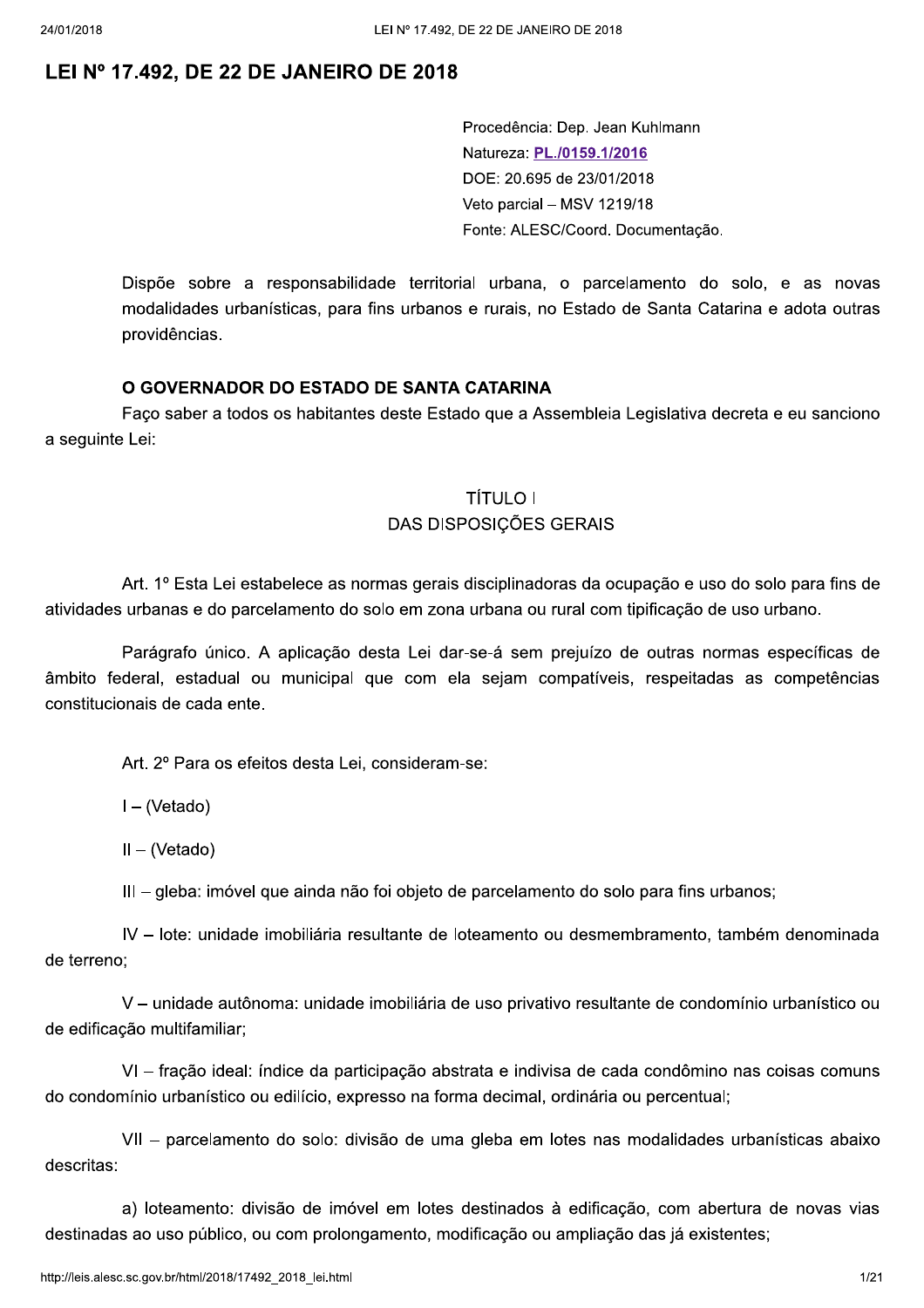- b) (Vetado)
- c) (Vetado)
- d) (Vetado)
- e) (Vetado)
- f) (Vetado)
- g) (Vetado)

h) condomínio urbanístico de lotes: divisão da gleba ou terreno em lotes, caracterizados como unidades autônomas destinadas à edificação residencial, comercial, empresarial, industrial, de logística e de servicos, às quais correspondem frações ideais das áreas de uso comum dos condôminos, admitidas as aberturas de vias de domínio privado e vedada a de logradouros públicos internamente ao seu perímetro;

i) (Vetado)

j) desmembramento: divisão de imóvel em lotes destinados à edificação, com aproveitamento do sistema viário existente, desde que não implique a abertura de novas vias e logradouros públicos, nem no prolongamento, modificação ou ampliação dos já existentes;

k) remembramento: unificação de dois ou mais lotes urbanos ou rurais contíguos em um único imóvel; e

I) parcelamento do solo de uso misto: parcelamento em que se admite o uso de diferentes modalidades urbanísticas em um mesmo projeto ou empreendimento, quer seja loteamento ou condomínio, respeitadas as características de cada modalidade urbanística individual, desde que atendido o zoneamento urbanístico municipal:

VIII – mobilidade urbana: garantia de que o sistema viário público esteja predominante dentro das cidades, garantindo a mobilidade urbana, através de travessas, alamedas, ruas, avenidas, perimetrais, contornos viários, corredores de ônibus, de ciclistas, de trens, de metrô, o livre acesso às praias e demais bens de uso comum do povo, e, ainda, nas regiões metropolitanas garantindo a interligação dos sistemas de mobilidade indicada anteriormente entre Municípios circunvizinhos;

IX - área destinada a uso público: aquela referente ao sistema viário, à implantação de equipamentos comunitários, praças, espaços livres de uso público, áreas verdes, corredores ambientais, de passagem, e a outros logradouros públicos;

X – área destinada a uso comum dos condôminos: aquela referente ao sistema viário interno, áreas de convivência e lazer, áreas verdes, e as demais áreas integrantes de condomínios urbanísticos não definidos como unidades autônomas:

XI – equipamento urbano e comunitário: de uso público para educação, cultura, saúde, segurança, esporte, lazer, convívio social e às edificações da administração municipal e às sedes de associações de moradores:

XII – infraestrutura básica: sistemas de escoamento das águas pluviais, de esgotamento sanitário. de abastecimento de água potável contemplando as redes adutoras e de distribuição, os reservatórios, as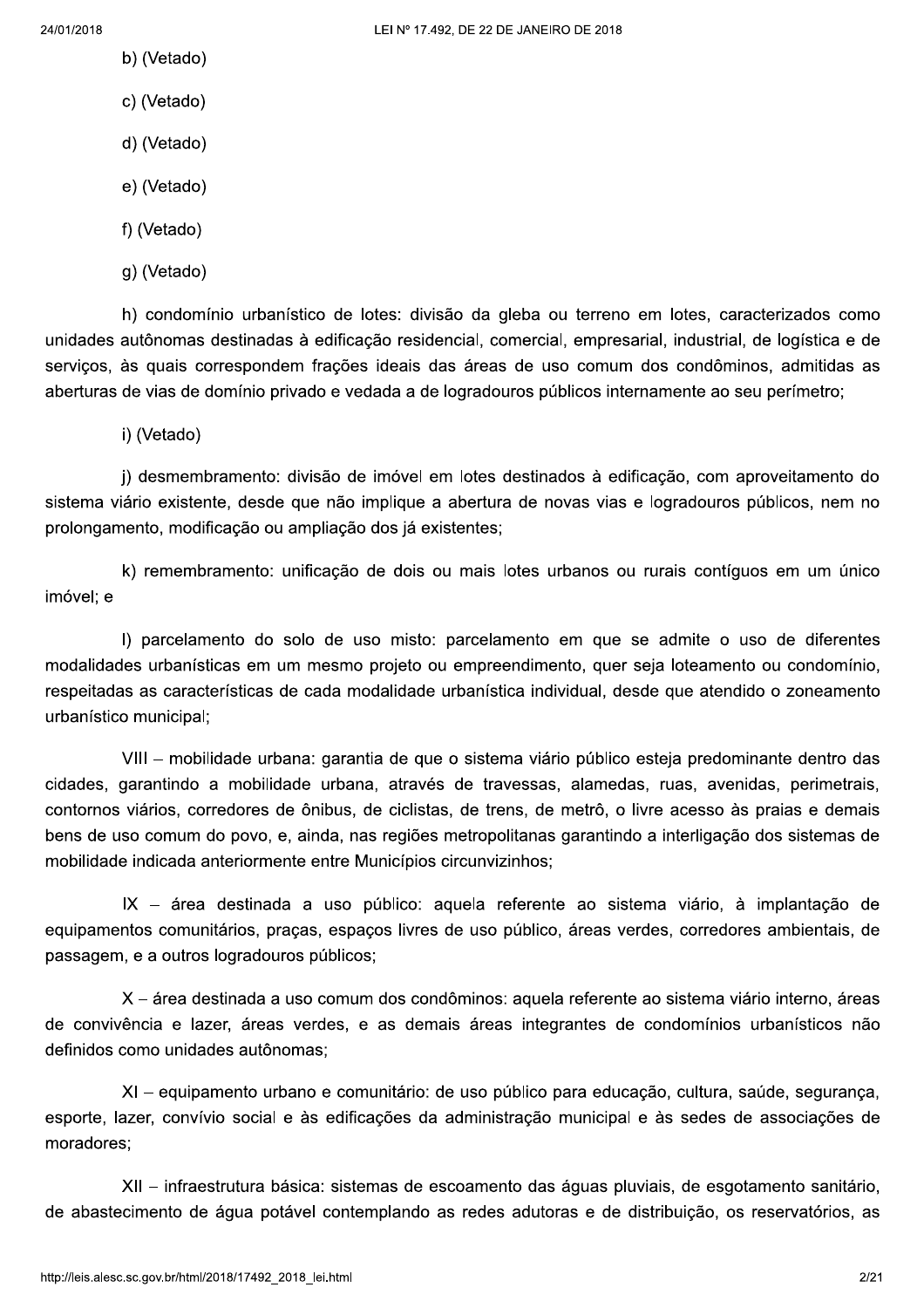cisternas, os motores, as bombas, e outros equipamentos, o sistema de energia elétrica e iluminação pública, e a pavimentação, o meio-fio e calçadas;

XIII - infraestrutura complementar: servidão de serviços, as redes de telefonia, de fibra ótica e outras redes de comunicação, a rede de gás canalizado e outros elementos não contemplados na infraestrutura básica;

XIV - autoridade licenciadora: ente do Poder Executivo responsável pela concessão da licença urbanística e ambiental integrada do parcelamento do solo, para fins urbanos ou do plano de regularização fundiária:

XV - licença urbanística e ambiental integrada: ato administrativo vinculado, pelo qual a autoridade licenciadora estabelece as exigências de natureza urbanística e ambiental para o empreendedor implantar, alterar. ampliar ou manter parcelamento do solo, para fins urbanos e para proceder à regularização fundiária;

XVI - licenca final integrada: ato administrativo vinculado, pelo qual a autoridade licenciadora declara que o empreendimento foi fisicamente implantado e executado de forma regular, com atendimento das exigências urbanísticas e ambientais estabelecidas pela legislação em vigor ou fixadas na licenca;

XVII - comissão de representantes: colegiado formado pelos compradores de lotes ou unidades autônomas para fiscalizar a implantação do parcelamento do solo para fins urbanos;

XVIII - (Vetado)

XIX - demarcação urbanística: procedimento administrativo pelo qual o Poder Público, no âmbito da regularização fundiária de interesse social ou de interesse específico, demarca o imóvel, definindo seus limites, área, localização e confrontantes, com a finalidade de identificar seus ocupantes, qualificar a natureza e o tempo das respectivas posses;

XX - legitimação de posse: ato do Poder Público destinado a conferir título, por meio do qual fica reconhecida a posse de imóvel objeto de regularização fundiária urbana, conversível em aquisição de direito real de propriedade na forma da Lei federal nº 13.465, de 11 de julho de 2017, com a identificação de seus ocupantes, do tempo da ocupação e da natureza da posse;

XXI - Zona Especial de Interesse Social (ZEIS): área urbana ou rural instituída pelo Plano Diretor ou definida por lei municipal, estadual ou federal, destinada, predominantemente, à moradia de população de baixa renda e sujeita a regras específicas de parcelamento, uso e ocupação do solo, bem como de requisitos urbanísticos e do código de obras e de edificações diferenciados:

XXII – empreendedor: responsável pela implantação do parcelamento, cuja condição pode ser de:

a) proprietário do imóvel a ser parcelado:

b) compromissário comprador, cessionário ou promitente cessionário, ou o foreiro, desde que o proprietário expresse sua anuência em relação ao empreendimento e sub-roque-se nas obrigações do compromissário comprador, cessionário ou promitente cessionário, ou do foreiro, em caso de extinção do contrato:

c) ente da Administração Pública Direta ou Indireta habilitado a promover a desapropriação com a finalidade de implantação de parcelamento habitacional ou a realizar regularização fundiária de interesse social, desde que tenha ocorrido a regular imissão na posse;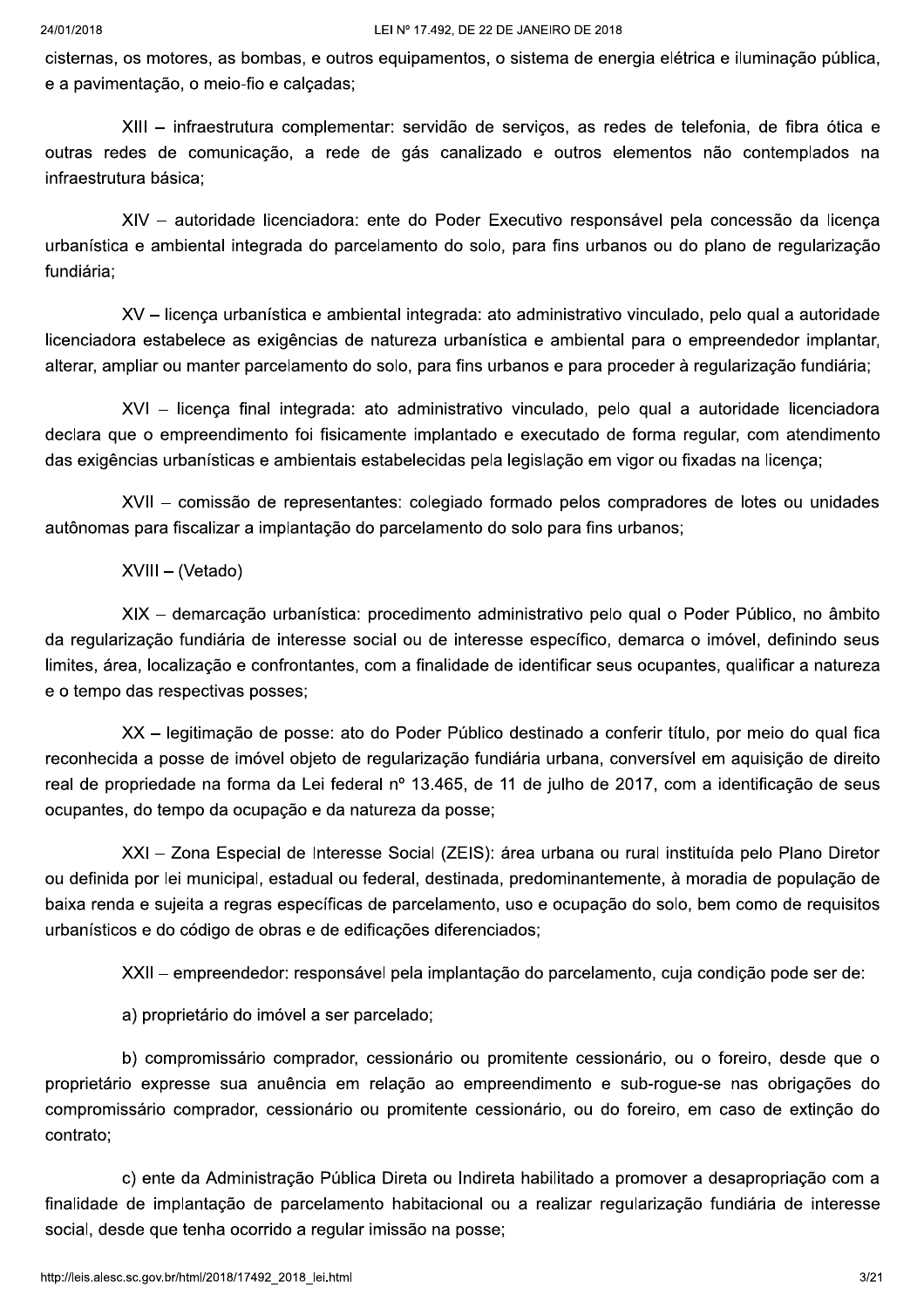d) a pessoa física ou jurídica contratada, pelo proprietário do imóvel a ser parcelado ou pelo Poder Público, para executar o parcelamento ou a regularização fundiária, em forma de parceria, sob regime de obrigação solidária, devendo o contrato ser averbado na matrícula do imóvel no competente Registro de Imóveis: ou

e) cooperativa habitacional ou associação de moradores, quando autorizadas pelo titular do domínio ou por associação de proprietários ou compradores, que assuma a responsabilidade pela implantação do parcelamento;

XXIII – área conurbada: composta por dois ou mais Municípios com malha urbana contínua;

XXIV - restrição urbanística: norma urbanística de caráter mais restritivo que aquela imposta pelo Plano Diretor, ou legislação municipal específica, introduzida pelo empreendedor ou pelo Poder Público, a ser aplicada no parcelamento do solo, destinada a estabelecer restrição de uso, ocupação e utilização da propriedade em benefício dos futuros ocupantes daquela zona ou empreendimento, devendo-se definir o caráter temporário ou definitivo da restrição;

XXV - Conselho Municipal do Plano Diretor (CMPD) ou Conselho das Cidades (CONCIDADE): conselho municipal de natureza consultiva e deliberativa, com participação popular, que tem por finalidade estudar e propor diretrizes para a formulação e implementação da Política Municipal de Desenvolvimento Urbano, bem como acompanhar a sua implementação;

XXVI – faixa de passagem de inundação: área de várzea ou planície de inundação adjacente aos cursos d'áqua que permite o escoamento de enchente;

XXVII - servidão de servicos: área pública e/ou privada para passagem aérea ou subterrânea para obras e servicos, com ou sem tubulações, ou, ainda, faixa de passagem de inundação, para o escoamento de águas excedentes ou enchentes;

XXVIII - associação de moradores: associação de moradores vinculada aos empreendimentos imobiliários previstos nesta Lei, ou criada especialmente para colaborar na gestão das áreas públicas ou nas privadas de uso coletivo destes empreendimentos, tendo as mesmas características de uma gestão condominial, e, para efeitos legais, equiparadas a esta, cabendo a cobrança de mensalidades e chamadas de capital para melhorias, em benefício dos moradores dessas áreas públicas ou privadas de uso coletivo, desde que previstas nos estatutos sociais e aprovadas por assembleias gerais regulares; e

XXIX - urbanização: processo de transformação das características de uma localidade, região, bairro ou área, com a implantação de equipamentos urbanos e aplicação das modalidades urbanísticas de parcelamento do solo.

# **TÍTULO II** DO PARCELAMENTO DO SOLO PARA FINS URBANOS

# CAPÍTULO I DOS REQUISITOS URBANÍSTICOS E AMBIENTAIS

Art. 3º O parcelamento do solo urbano no Estado deve ser feito mediante as modalidades urbanísticas previstas nesta Lei, observadas as disposições da legislação federal e municipal pertinente.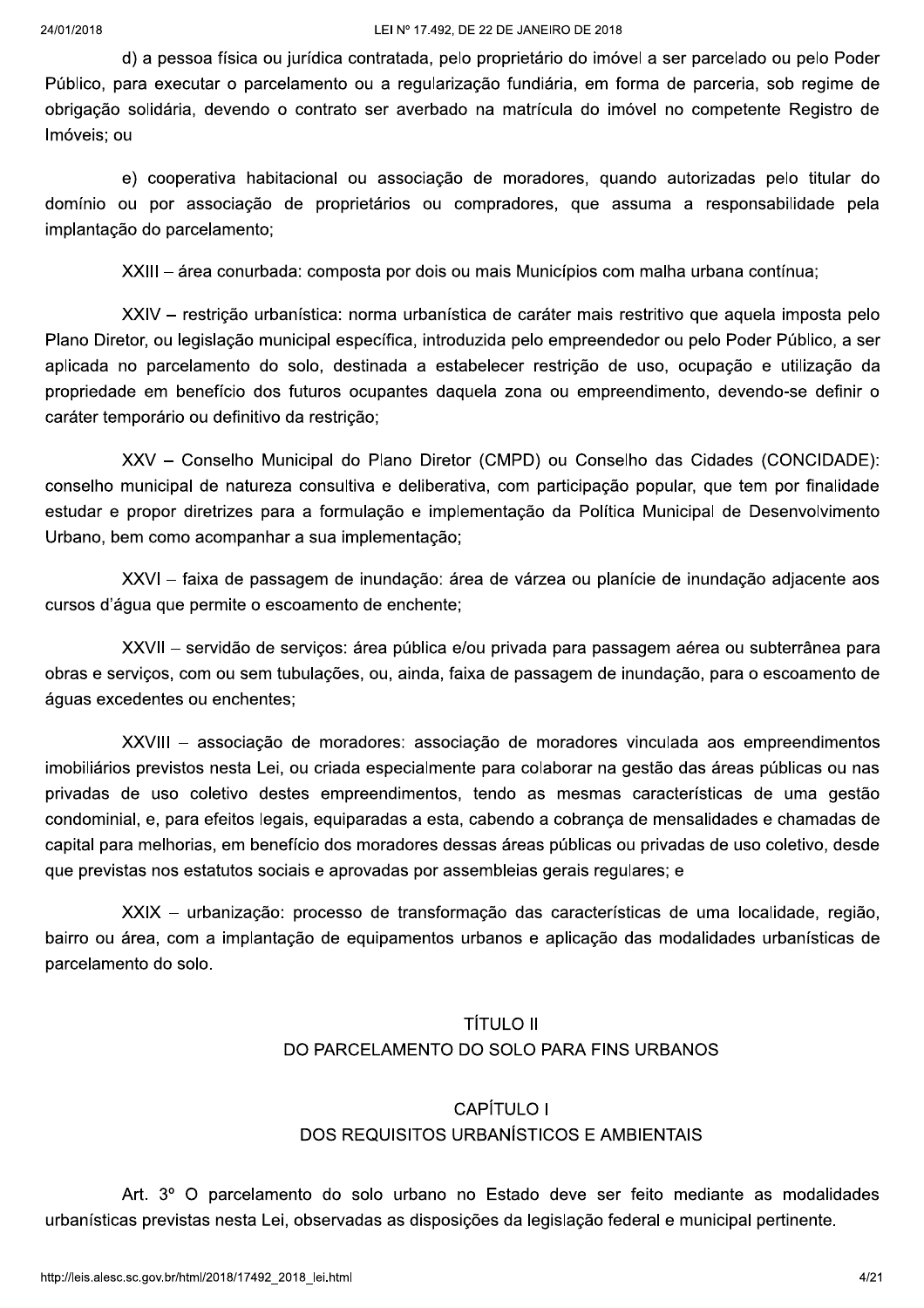§ 1º As ações de parcelamento do solo no Território catarinense devem estar adequadas aos elementos estruturadores dos Municípios, detalhados nos Planos Diretores, considerando-se:

I - a conservação das condições hidrológicas originais das bacias e alternativas de amortecimento da vazão pluvial, bem como as características hidrológicas de cada região;

II - as áreas verdes, principalmente aquelas de cobertura vegetal arbórea;

III - as características geológicas e a topografia do terreno;

IV - a adeguação do traçado urbanístico proposto ao sistema de circulação existente no Município, garantindo o seu prolongamento pela largura existente e a sua ampliação ou modificação, observando-se as características topográficas do solo e os elementos de estruturação do território; e

V - a mobilidade urbana do Município.

§ 2º É admitido o parcelamento do solo em parcela inferior à totalidade de sua matrícula, desde que identificado o imóvel em sua totalidade.

Art. 4° O parcelamento do solo para fins urbanos deve observar os requisitos urbanísticos e ambientais e as exigências específicas estabelecidas nesta Lei, não se admitindo o parcelamento do solo:

I – nas áreas alagadicas ou sujeitas à inundação, antes de tomadas as providências para assegurar o escoamento ou a contenção das águas;

II - nos locais considerados contaminados ou suspeitos de contaminação por material nocivo ao meio ambiente ou à saúde pública, sem que sejam previamente descontaminados, atendidas as exigências do órgão ambiental competente;

III - nas áreas sujeitas a deslizamento de encosta, abatimento do terreno, processo de erosão linear ou outra situação de risco, antes de tomadas as providências para garantir sua estabilidade;

IV – nas áreas que integrem unidades de conservação da natureza incompatíveis com esse tipo de empreendimento:

V - nas áreas onde for técnica ou economicamente inviável a implantação de infraestrutura básica, servicos públicos de transporte coletivo ou equipamentos comunitários;

VI - nas áreas onde houver proibição em virtude das normas ambientais ou de proteção do patrimônio cultural:

VII - nas áreas onde houver proibição em virtude das normas aeroportuárias ou de proteção do espaco aéreo: e

VIII - nos terrenos com declividade igual ou superior a 30% (trinta por cento), salvo se atendidas as exigências das autoridades competentes.

Parágrafo único. A autoridade licenciadora deve especificar os estudos técnicos a serem apresentados pelo empreendedor, necessários à comprovação do atendimento ao disposto no caput deste artigo.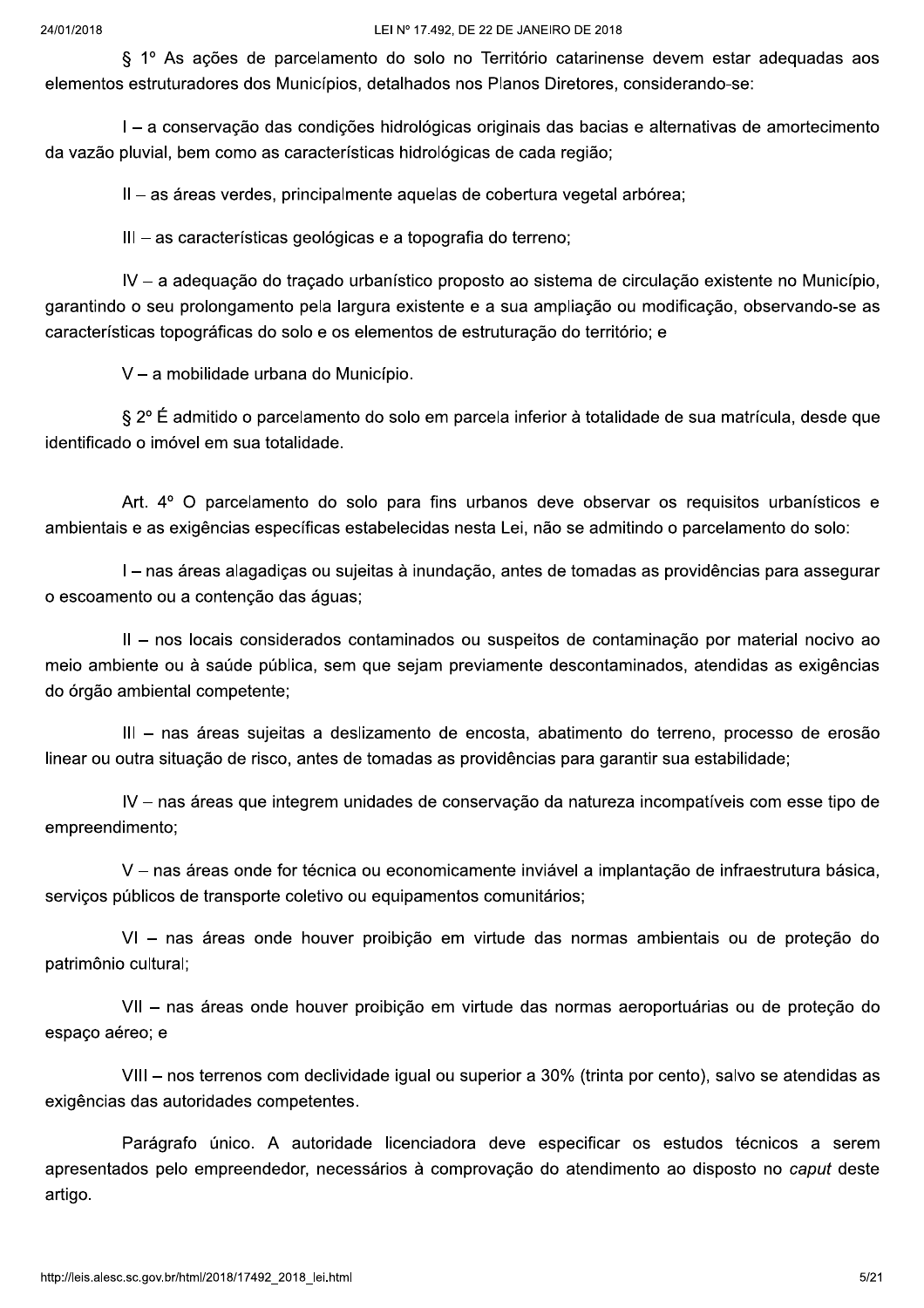Art. 5° A autoridade licenciadora deve manter disponíveis informações completas e atualizadas sobre:

I – o Plano Diretor e a legislação municipal de interesse urbanístico e ambiental;

II - as vias urbanas ou rurais, existentes ou projetadas, que compõem o sistema viário do Município;

III - a localização dos equipamentos urbanos e comunitários existentes ou projetados; e

IV - outras informações técnicas necessárias ao projeto de parcelamento do solo.

§ 1º As informações de que tratam os incisos II e III do caput deste artigo devem, preferencialmente, conter coordenadas georreferenciadas ao Sistema Geodésico Brasileiro.

§ 2º Os órgãos municipais, estaduais e federais competentes devem manter disponíveis e atualizados os requisitos urbanísticos e ambientais, bem como outras informações necessárias ao projeto de parcelamento do solo que se insiram no campo de sua atuação.

#### Secão I

Das Modalidades Urbanísticas do Parcelamento do Solo

Art. 6° O parcelamento do solo para fins urbanos deve observar os requisitos urbanísticos e ambientais previstos em legislação, bem como as exigências específicas estabelecidas pela licenca urbanística e ambiental do empreendimento.

Art. 7º (Vetado)

# Secão II Dos Requisitos Urbanísticos

Art. 8º Na elaboração de Planos Diretores e outros instrumentos de planejamento urbano. independentemente do número de habitantes do Município, deve haver a indicação e instituição de:

I - áreas urbanas ocupadas passíveis de regularização fundiária ou para ocupação prioritária de novos empreendimentos gravadas como ZEIS;

II - procedimentos simplificados para o licenciamento de regularização fundiária de parcelamento do solo, para fins urbanos em ZEIS;

 $III - (Vetado)$ 

 $IV - (Vetado)$ 

V – definicão do prolongamento das vias na área do perímetro urbano ou de expansão urbana, e as do meio rural, que serão as preferenciais, com as suas respectivas larguras mínimas, a fim de viabilizar o fluxo estimado decorrente do desenvolvimento da cidade e de garantir a mobilidade urbana no Município, consignado o prolongamento por meio de mapas.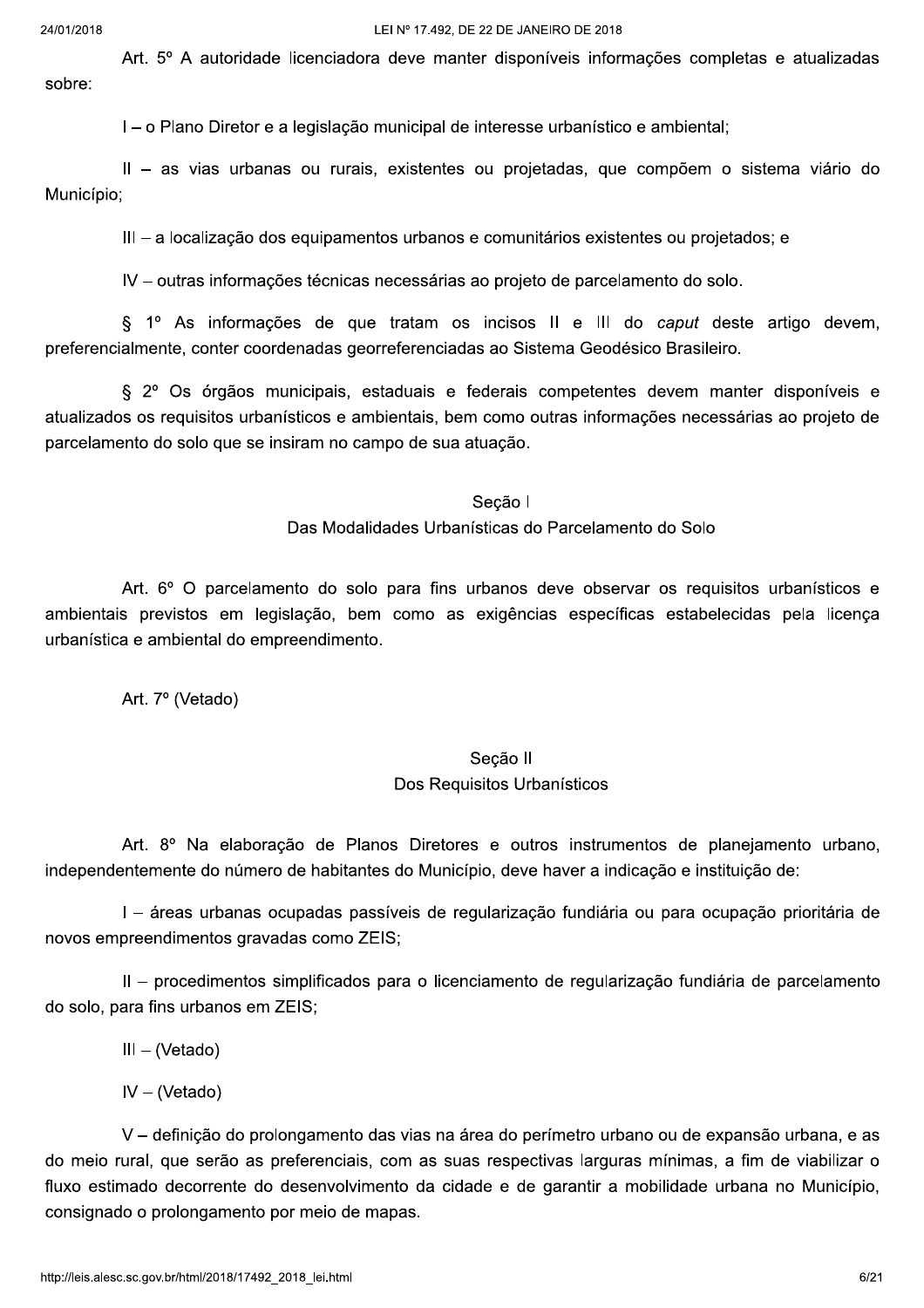Art. 9° O parcelamento do solo para fins urbanos, deve atender às normas e diretrizes urbanísticas expressas no Plano Diretor, se houver, e nas leis municipais de parcelamento, uso e ocupação do solo urbano, bem como aos sequintes requisitos:

I - as áreas destinadas a uso público ou a uso comum dos condôminos devem ser diretamente proporcionais à densidade de ocupação prevista no Plano Diretor ou legislação específica, salvo as áreas mínimas previstas nesta Lei;

II - as vias públicas devem se articular com o sistema viário adjacente, existente ou projetado, harmonizar-se com a topografia local e garantir o acesso público aos corpos d'água, às praias e às demais áreas de uso comum do povo; e

III – a infraestrutura básica deve ser implantada no prazo previsto no cronograma físico de obras e servicos.

Art. 10. Em qualquer modalidade de parcelamento e independentemente do percentual de áreas destinadas a uso público, a autoridade licenciadora pode exigir a reserva de faixa não edificável destinada à implantação de infraestrutura básica ou complementar, especialmente junto às rodovias.

Art. 11. Sem prejuízo de outras obrigações previstas nesta Lei, a legislação municipal pode exigir do empreendedor:

I - contrapartida, observado, no que couber, o estabelecido nos arts. 28 a 31 da Lei federal nº 10.257, de 10 de julho de 2001; e

II - doacão de área para implantacão de programas habitacionais de interesse social ou de recursos para fundo municipal de habitação.

Parágrafo único. A transferência para o domínio público das áreas destinadas a uso público nos parcelamentos de solo não configura a contrapartida obrigatória a que está sujeito o empreendimento.

## Secão III

Dos Requisitos dos Planos Diretores Municipais

Art. 12. Respeitadas as disposições desta Lei, cabe ao Plano Diretor ou a outra lei municipal diversa, definir:

I – os usos e os parâmetros urbanísticos de parcelamento e ocupação do solo:

II – as modalidades de parcelamento admissíveis:

III - as diretrizes para a articulação do parcelamento do solo com o desenho urbano; e

IV - as diretrizes para o sistema de áreas verdes e institucionais.

§ 1º Observado o disposto no caput deste artigo, em relação à implantação de condomínios urbanísticos de lote, cabe à legislação municipal determinar:

I – os locais da área urbana onde essa implantacão é admitida, respeitadas, se houver, as restrições estabelecidas pelo Plano Diretor;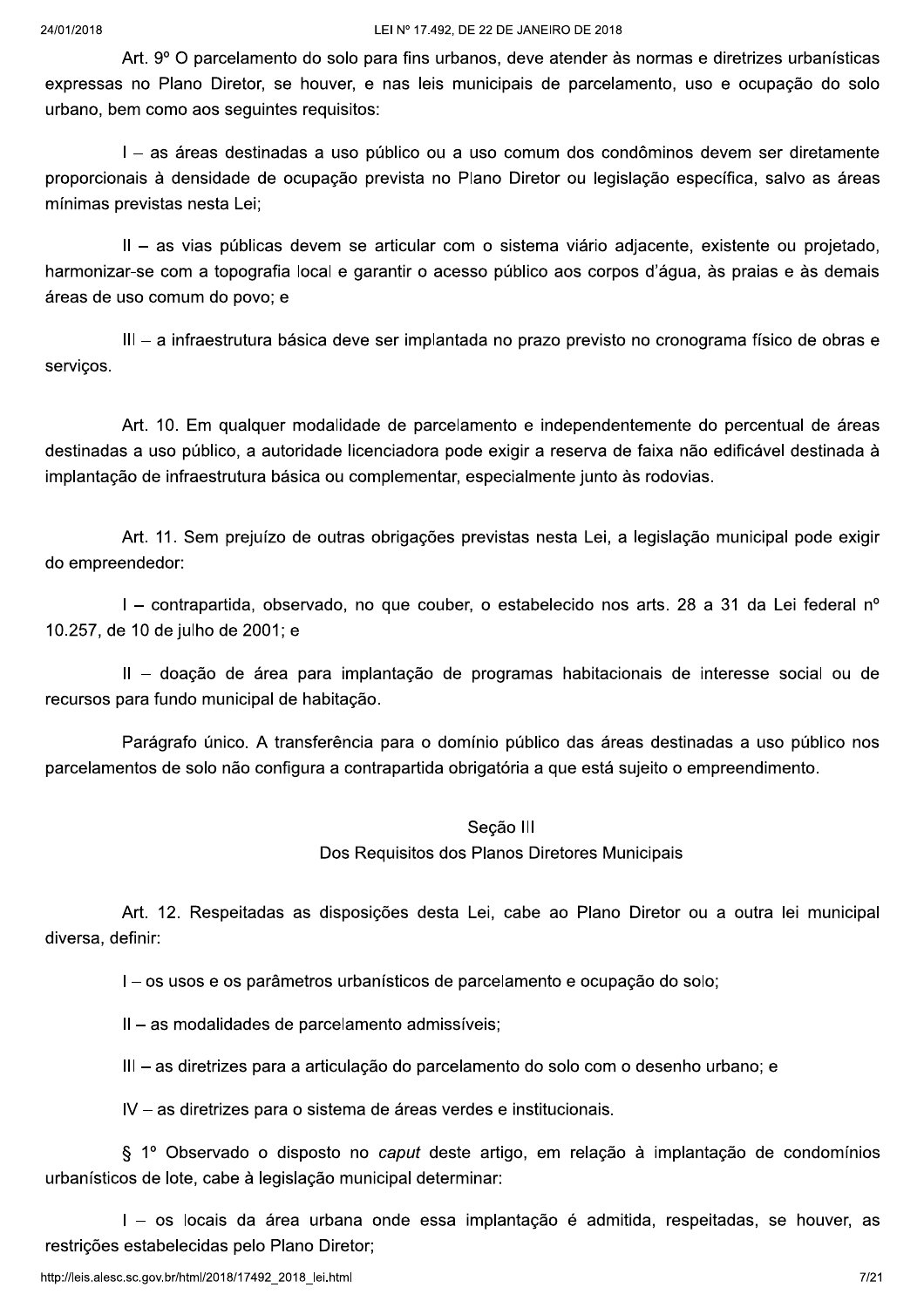II – a dimensão máxima do empreendimento ou do conjunto de empreendimentos contíguos;

III - os parâmetros relativos à contiguidade entre empreendimentos;

IV - as formas admissíveis de fechamento do perímetro;

V - a necessidade ou não de Estudo Prévio de Impacto de Vizinhança (EIV);

VI - os critérios e as responsabilidades em relação à manutenção da infraestrutura básica interna e da complementar;

VII - as hipóteses e as condições em que for exigida reserva de áreas destinadas a uso público de cunho institucional ou para o alargamento das vias existentes a fim de atingir a largura mínima para garantir a mobilidade, em ocorrendo no processo tal exigência, tais áreas serão doadas ao Município no ato do registro do Condomínio, conforme o disposto no art. 22 da Lei federal nº 6.766, de 19 de dezembro de 1979; e

VIII - outros requisitos julgados necessários para assegurar a mobilidade urbana e o livre acesso às praias e demais bens de uso comum do povo.

§ 2º Inexistindo a legislação prevista no § 1º deste artigo, é vedada a concessão de licença para a implantação de condomínios urbanísticos.

# Secão IV Dos Requisitos Sanitários nos Empreendimentos

Art. 13. Previamente ao desenvolvimento do projeto dos sistemas de água e esgoto dos empreendimentos, deve o empreendedor realizar a consulta de viabilidade técnica e econômica da prestação desses servicos pela concessionária de servico público, buscando orientação acerca dos documentos a serem apresentados e procedimentos a serem adotados para análise do projeto, execução da obra e seu recebimento.

Parágrafo único. Na implantação das atividades de parcelamento do solo e nos condomínios urbanísticos de lotes, será exigido do empreendedor que demonstre as soluções para o tratamento de efluentes residuais do empreendimento, devendo apresentar proposta mediante laudo técnico, independentemente do número de unidades planejadas.

Art. 14. (Vetado)

Art. 15. (Vetado)

# Secão V Das Disposições dos Acessos Públicos aos Empreendimentos

Art. 16. Considera-se acesso público para novos loteamentos ou condomínios urbanísticos de lotes a confrontação em sua porção frontal com rua, via, avenida ou rodovia, oriunda de empreendimento regular aprovado pelo Município, ou implantado pelo Poder Público, devendo a gleba a ser urbanizada conter acesso interligado.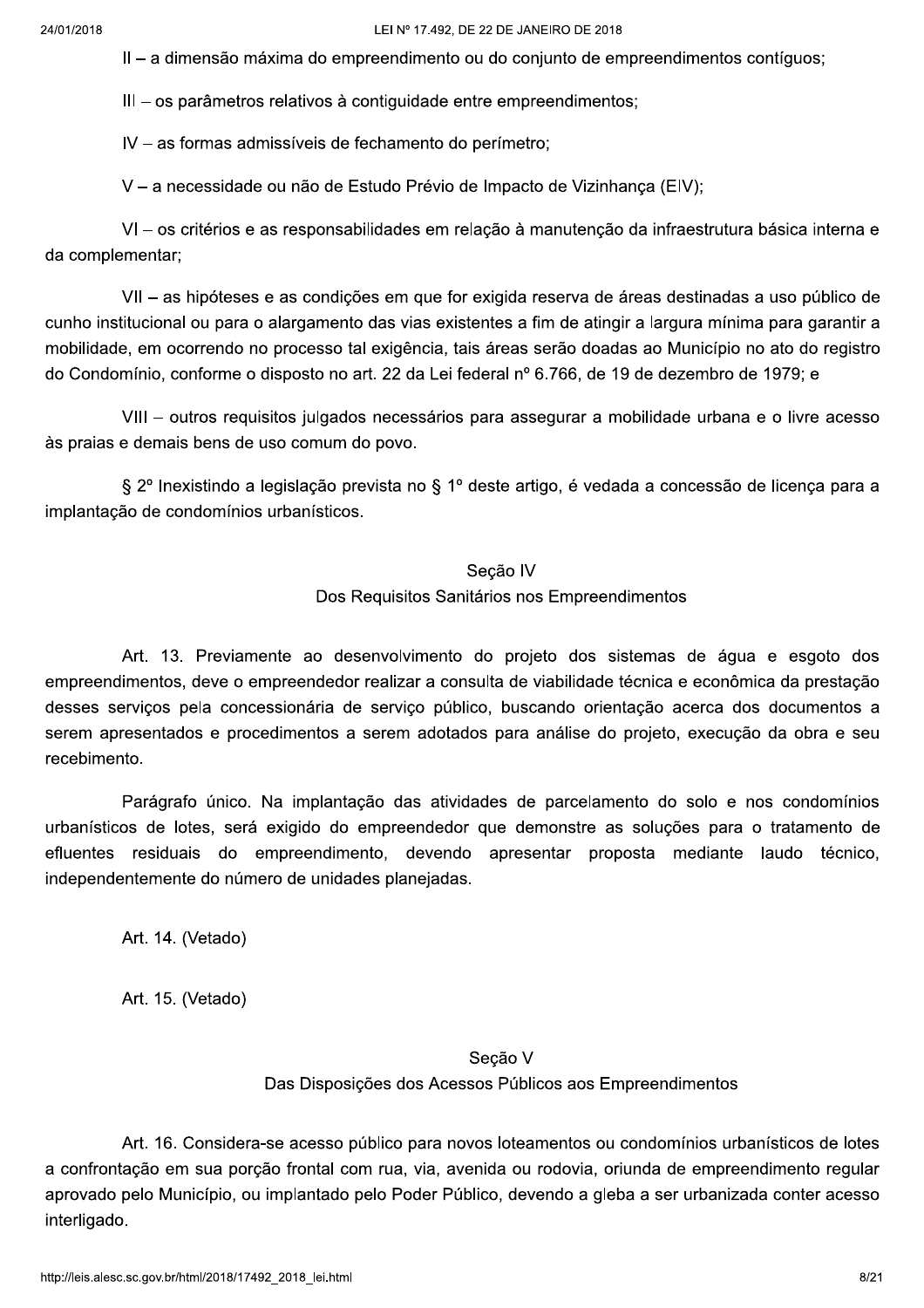§ 1º Não será autorizado novo empreendimento sem acesso, caso esteja a uma distância superior a 1.000 m (mil metros) a partir do loteamento regular aprovado e registrado no Ofício de Registro de Imóveis.

§ 2º Quando o acesso público se restringir a uma estrada municipal de pequena largura, que não atinja as medidas mínimas do prolongamento viário previsto na legislação municipal, fica autorizada a sua ampliação até atingir a medida mínima.

### § 3º (Vetado)

- § 4º (Vetado)
- § 5° (Vetado)
- § 6° (Vetado)

§ 7º Se a rua ou via que estiver localizada na divisa com a gleba a ser urbanizada for pública, se for oriunda de urbanização que já tenha realizado as doações legais ao Município e se, em outros trechos da mesma via, rua ou avenida anteriores ao trecho legalizado não ocorreram as necessárias doações, não fica caracterizado motivo para impedir a aprovação do novo empreendimento.

§ 8º Se, nas novas urbanizações, no prolongamento das vias ou implantação de novas vias, o antigo tracado da estrada municipal existente ficar deslocado e sem utilidade, e desde que não inviabilize o atendimento a nenhuma família usuária do acesso, a área atingida pelo acesso anterior será fechada, e devolvida ao antigo proprietário. Se a área ainda não tiver sido excluída do título, voltará automaticamente ao patrimônio do proprietário da gleba a ser urbanizada, de acordo com os projetos que devem fazer parte do processo.

§ 9º Na hipótese do § 8º deste artigo, caso a área da estrada a ser fechada tenha sido transferida à titularidade do Município, e havendo o interesse público, aprovado pelo Conselho do Plano Diretor ou Conselho das Cidades, do seu deslocamento para dentro ou para frente da futura urbanização, deve o Poder Executivo proceder ao desafetamento de tal estrada, por meio de autorização legislativa, e a área pública ser permutada pela nova área da via em seu novo traçado.

### Secão VI

Das Autorizações de Ligações pelas Concessionárias Públicas

Art. 17. Para os efeitos desta Lei, nos parcelamentos do solo, somente será concedida ou autorizada a implantação e operacionalização da infraestrutura necessária para o fornecimento de energia elétrica, abastecimento de água e gás, em zona urbana e rural, conforme o caso, após os seguintes procedimentos:

I - nos imóveis localizados em áreas urbanas, deve o proprietário ou interessado, devidamente autorizado pelo proprietário, apresentar o justo título, seja o imóvel pertencente a lote urbano, loteamento, condomínio horizontal e/ou vertical;

II - para qualquer outra modalidade de ocupação, a ligação somente poderá ser efetuada, mesmo que em caráter provisório, se estiver acompanhada da expedição do Alvará de Licenca para a Construção, emitida pela autoridade pública municipal competente, e a ligação de energia, em caráter definitivo, somente após a expedição e apresentação do competente Alvará de Habite-se municipal: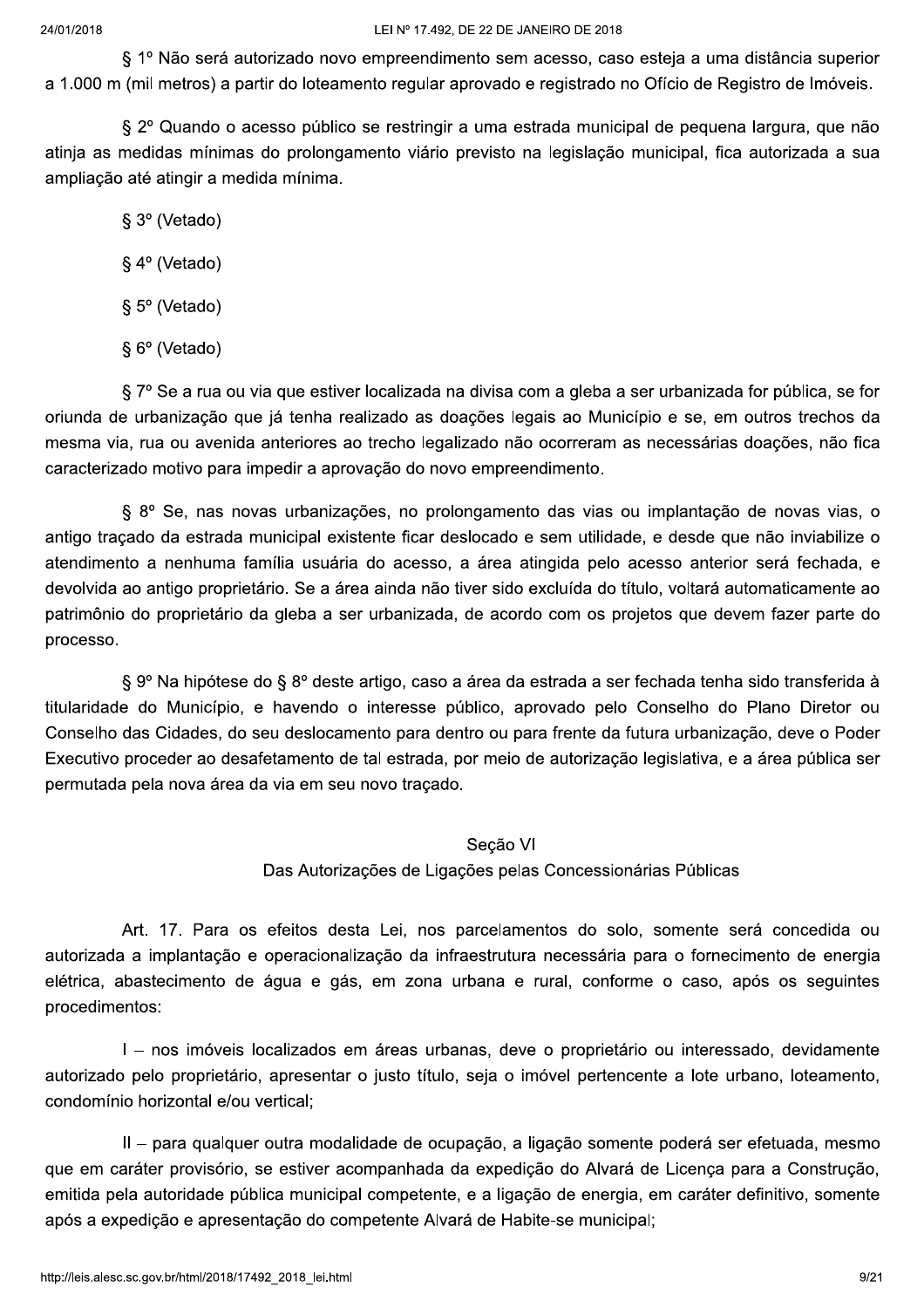III - para o caso de loteamentos e condomínios urbanos e/ou rurais, verticais e/ou horizontais, a concessionária de serviço público somente poderá liberar a energização do empreendimento mediante a competente comprovação dos seguintes documentos:

a) Alvará de Parcelamento do Solo e/ou de Aprovação do Condomínio; e

b) registro no Ofício de Registro de Imóveis da comarca competente, com a cópia da matrícula imobiliária atualizada do empreendimento.

Parágrafo único. Em caso de emergência e de relevante interesse social é permitida a ligação de energia elétrica em caráter provisório e com prazo definido, estando a concessionária de servico público, findo o prazo, obrigada a realizar o desligamento do serviço.

# Seção VII Das Restrições Urbanísticas aos Empreendimentos

Art. 18. Fica autorizada, nos empreendimentos de parcelamento do solo, a aplicação de restrições urbanísticas, devendo os Municípios adotarem os seguintes procedimentos:

I - pretendendo o empreendedor aplicar restrições urbanísticas no parcelamento do solo, deverá apresentar as mesmas ao Município fazendo constar no processo do parcelamento, que, por sua vez, fará a conferência de que estas obrigações são mais restritivas do que consta o Plano Diretor, vinculando a sua validade por prazo determinado ou indeterminado, dependendo das características do empreendimento;

 $II - (Vetado)$ 

 $III - (Vetado)$ 

IV - aplicadas as restrições urbanísticas em empreendimentos de usos industriais pelas atividades de baixo, médio e alto impactos ambientais, bem como em outras atividades de logística, prestação de serviços ou comércio, sendo estes incompatíveis entre si, poderão ser gravadas restrições em caráter perpétuo;

V - aplicadas as restrições urbanísticas em caráter definitivo, estas perdem a sua aplicabilidade guando, no decorrer do tempo, os envolvidos não mais executarem ou praticarem as atividades iniciais programadas, e não mais houver incompatibilidades aos demais, podendo ser as restrições modificada e/ou extinta, constatado por meio de parecer técnico emitido pelo Município; e

VI - é facultado ao órgão ambiental competente, mediante regulamentação específica, fixar a emissão parcial de Licenca Ambiental de Operacão (LAO) para empreendimentos imobiliários do gênero parcelamento do solo, autorizando as edificações desde que o projeto tenha previsto as etapas ou fases, e contenha as obras mínimas da rede de água potável, energia elétrica, iluminação pública, rede de coleta de águas pluviais, sistema de tratamento de esgoto coletivo e/ou individual, e as vias com trafegabilidade garantidas, mesmo sem a conclusão da pavimentação.

# **TÍTULO III** DO EMPREENDIMENTO E DO LICENCIAMENTO

## CAPÍTULO I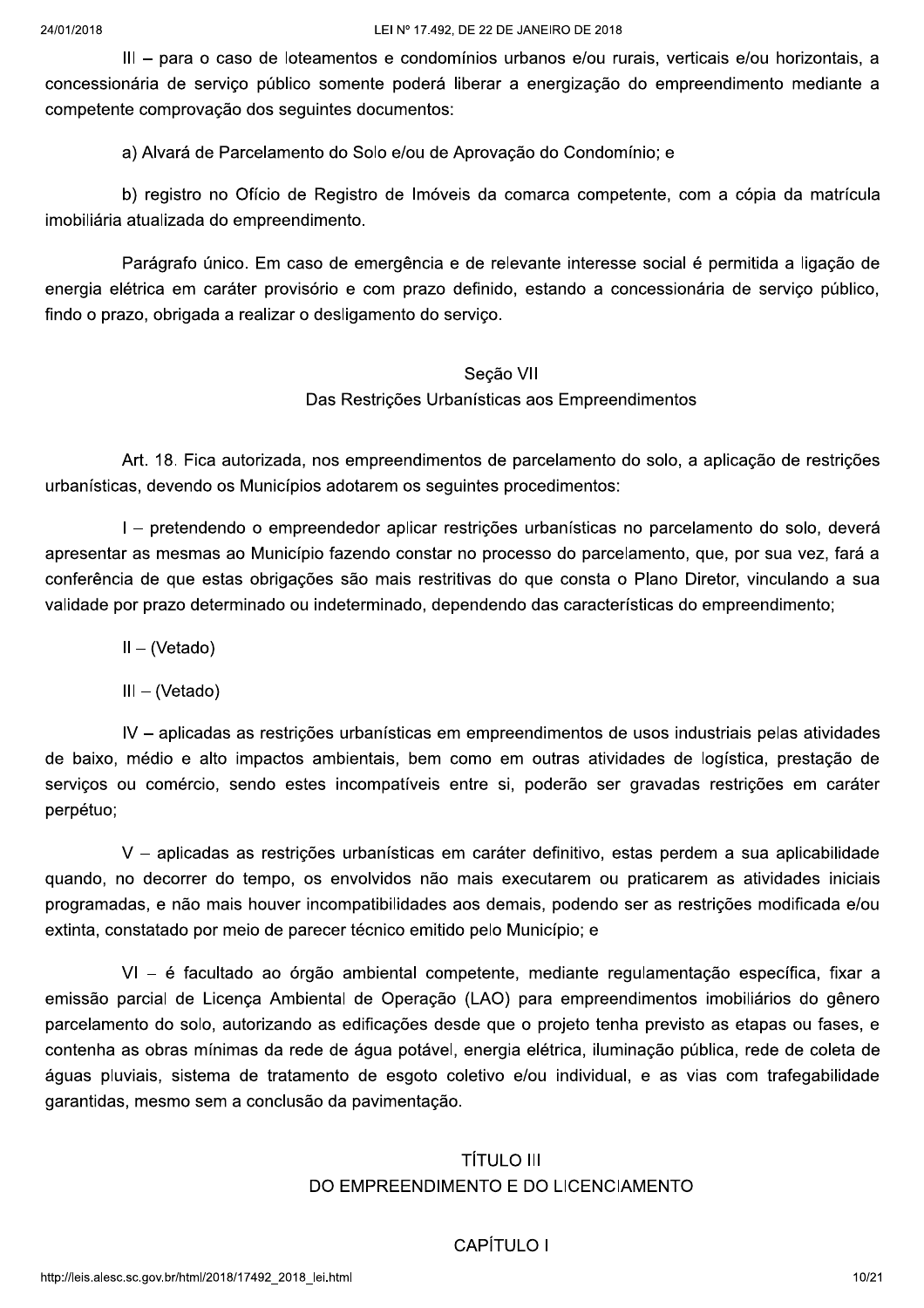## DO LICENCIAMENTO AMBIENTAL E URBANÍSTICO

Art. 19. A implantação de parcelamento do solo para fins urbanos, depende da aprovação do projeto pela autoridade licenciadora, e será formalizada pela emissão da licença urbanística e ambiental.

§ 1º No requerimento da licença urbanística e ambiental, deve ser apresentado e avaliado o impacto urbanístico e ambiental do empreendimento, bem como explicitadas as exigências demandadas do empreendedor.

§ 2º No parcelamento do solo implantado em Município de gestão plena, a autoridade licenciadora pode adotar a modalidade de licenciamento urbanístico e ambiental integrado, a ser emitido em ato único.

§ 3º O licenciamento ambiental será exigido para as atividades potencialmente poluidoras, definidas pelo Conselho Estadual de Meio Ambiente (CONSEMA), observado o porte e o potencial poluidor.

## **CAPÍTULO II**

# DAS RESPONSABILIDADES DO EMPREENDEDOR E DO PODER PÚBLICO NA IMPLANTAÇÃO E MANUTENÇÃO DAS URBANIZAÇÕES

Art. 20. Na implantação e manutenção das urbanizações cabe ao empreendedor:

I - a demarcação:

a) dos lotes destinados à comercialização e áreas destinadas a uso público dos loteamentos;

b) dos lotes dos desmembramentos;

c) das unidades autônomas, das áreas destinadas a uso comum dos condôminos e, nos termos da lei municipal, das áreas destinadas a uso público dos condomínios urbanísticos; e

d) dos limites das APPs;

 $II - a$  implementação:

a) do sistema viário;

b) da infraestrutura básica, com exceção dos sistemas individuais de disposição de esgoto sanitário:

c) dos elementos da infraestrutura complementar quando exigidos:

d) das edificações do parcelamento integrado à edificação; e

e) das medidas necessárias à recuperação das APPs definidas no licenciamento ambiental;

III - a manutenção da infraestrutura básica e complementar das áreas destinadas a uso público até a expedição da licença final;

IV - a manutenção, até o registro do parcelamento do solo ou da instituição do condomínio urbanístico de lotes no Registro de Imóveis, do sistema viário, das áreas destinadas a uso comum dos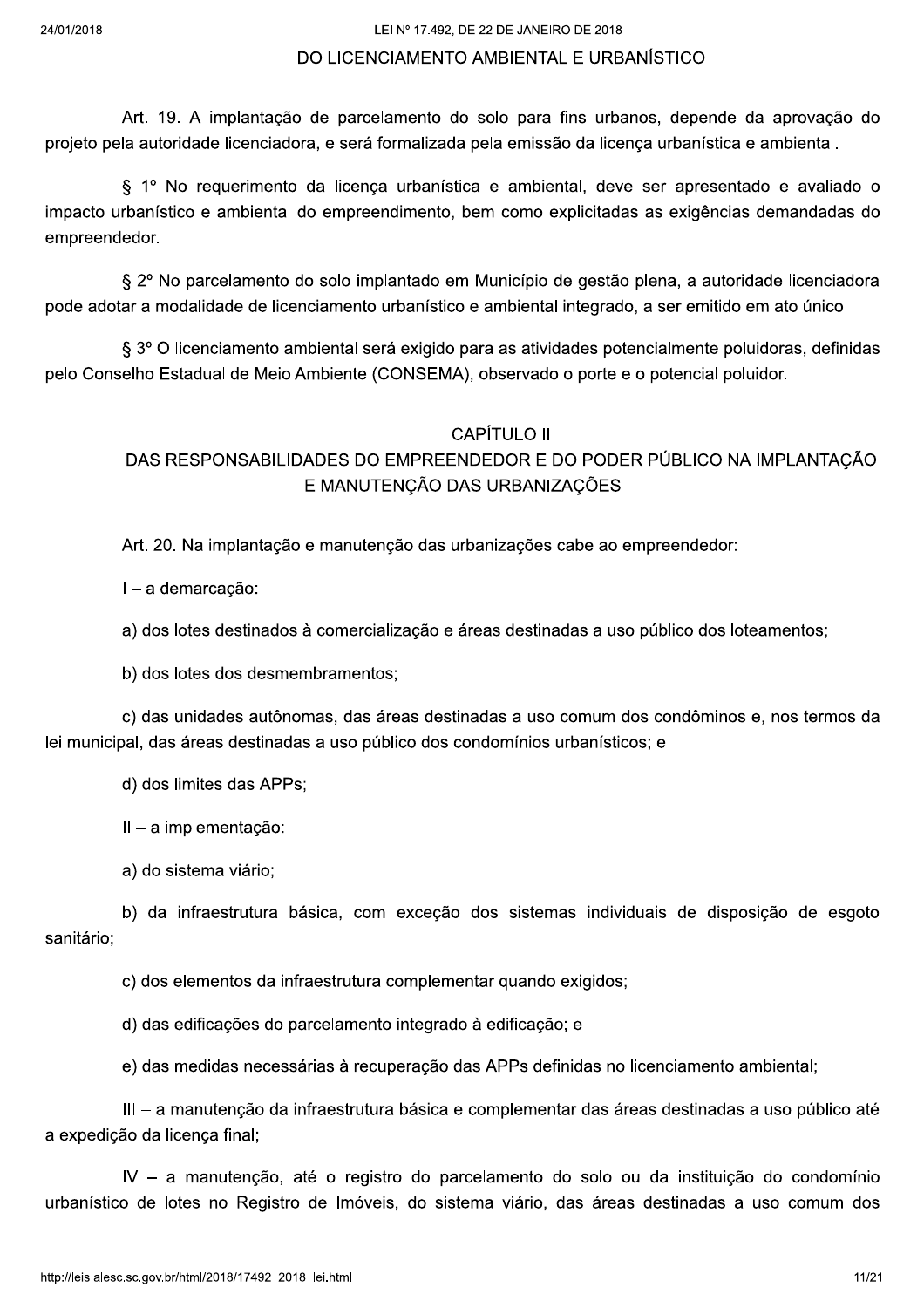#### 24/01/2018

condôminos, da infraestrutura básica e complementar interna e, nos termos da lei municipal, das áreas destinadas a uso público dos condomínios urbanísticos de lotes; e

V - a execução de medidas compensatórias eventualmente exigidas pelos Municípios quando da aprovação da urbanização.

Art. 21. (Vetado)

 $I - (Vetado)$ 

 $II - (Vetado)$ 

§ 1º (Vetado)

§ 2º A implantação, operação e manutenção dos equipamentos comunitários a cargo do Poder Público devem respeitar as diretrizes das respectivas políticas setoriais, bem como as orientações específicas da licenca urbanística e ambiental.

§ 3º (Vetado)

§ 4º A requerimento do empreendedor, a autoridade licenciadora, ouvidas as concessionárias de servicos públicos, pode, nos termos da legislação municipal, autorizar que a manutenção da infraestrutura básica figue a cargo dos condôminos, respeitada a individualização e proporcionalidade em relação à unidade imobiliária de cada condômino, sendo responsabilidade do empreendedor a manutenção das unidades não alienadas.

§ 5° (Vetado)

§ 6° É assegurado acesso irrestrito do Poder Público ao perímetro com acesso controlado dos condomínios urbanísticos para o cumprimento de obrigações relativas à operação e manutenção da infraestrutura básica e à coleta de resíduos sólidos.

§ 7º Lei municipal deve regulamentar a prestação dos serviços de água e esgoto no condomínio urbanístico, garantida a medicão individual de água por unidade autônoma.

Art. 22. Cabe aos condôminos a manutenção do sistema viário, das áreas destinadas a uso comum e da infraestrutura complementar interna dos condomínios urbanísticos, a partir do registro da instituição do condomínio no Registro de Imóveis, responsabilizando-se o empreendedor pelos custos relativos às unidades autônomas ainda não alienadas.

Parágrafo único. (Vetado)

# **CAPÍTULO III** DO PROJETO DE URBANIZAÇÃO E DA LICENÇA URBANÍSTICA E AMBIENTAL

# Seção I Da Definição de Diretrizes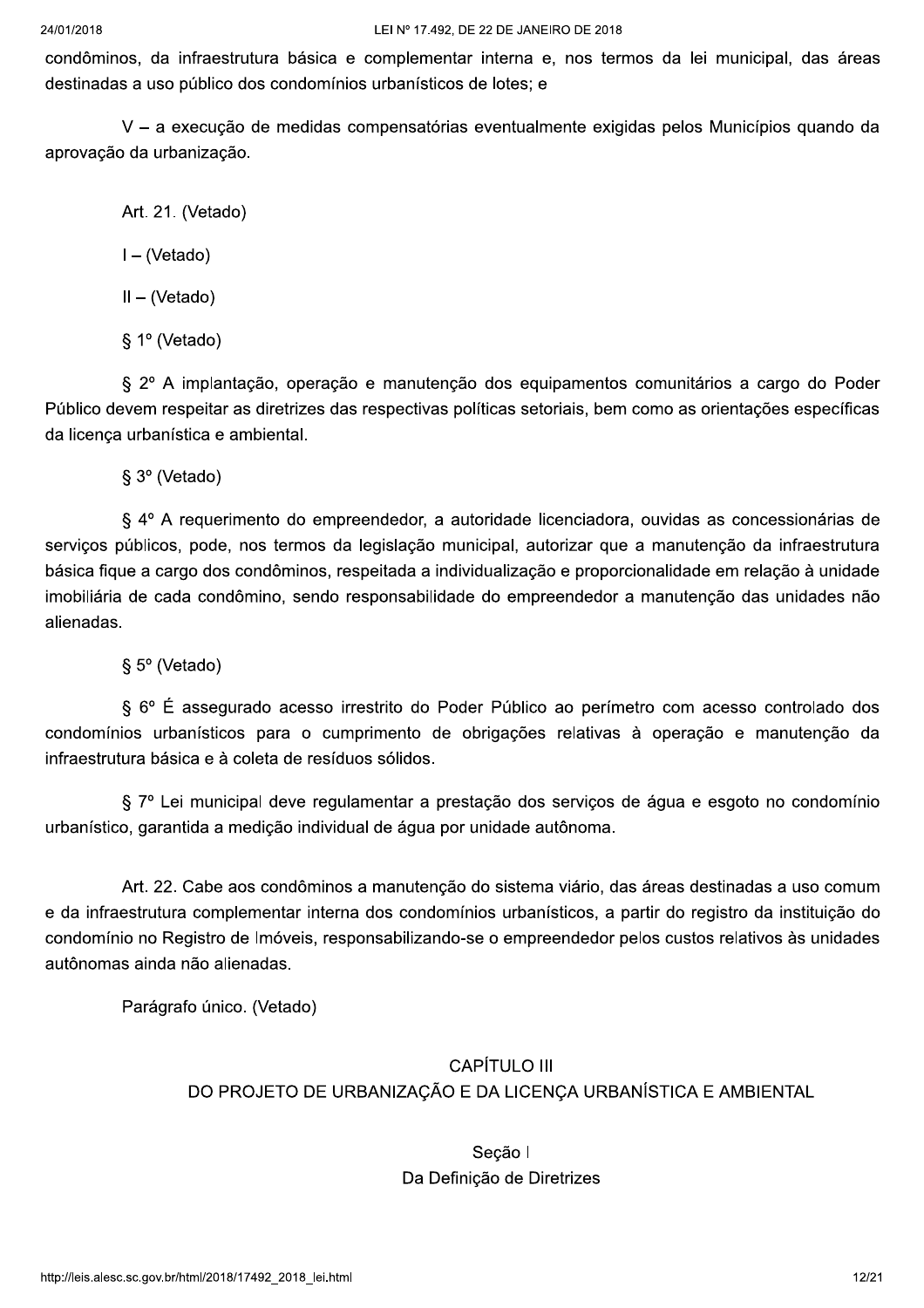Art. 23. Antes da elaboração do projeto de urbanização, o empreendedor deve solicitar à autoridade licenciadora que defina, com base no Plano Diretor e na legislação urbanística municipal, bem como nas normas ambientais, as diretrizes específicas para:

I – o parcelamento ou condomínio, o uso e a ocupação do solo;

II - o traçado do sistema viário;

III - a reserva de áreas destinadas a uso público e de faixas não edificáveis; e

IV - as áreas legalmente protegidas.

Parágrafo único. A autoridade licenciadora pode definir, complementarmente, diretrizes relacionadas à infraestrutura básica e à complementar, consultadas previamente as concessionárias de servicos públicos de energia elétrica e de água e saneamento, quanto à viabilidade técnica e econômica de atendimento do projeto de urbanização nos moldes propostos pelo empreendedor.

Art. 24. Para solicitar a definicão de diretrizes prevista no art. 21 desta Lei, o empreendedor deve apresentar à autoridade licenciadora:

I - requerimento específico instruído com:

a) prova de propriedade do imóvel ou da condição de empreendedor; e

b) certidão atualizada da matrícula do imóvel, expedida pelo Ofício de Registro de Imóveis competente;

II - planta do imóvel contendo as informações previstas em legislação municipal.

§ 1º Não havendo a legislação prevista no inciso II do caput deste artigo, devem constar da planta do imóvel, no mínimo:

I – discriminação de suas divisas, com indicação das medidas perimetrais e áreas confrontantes, e das vias lindeiras a seu perímetro;

II – as curvas de nível do terreno com espacamento adequado à finalidade do empreendimento;

III - a indicação de localização dos corpos d'água dentro da gleba ou fora num raio de até 50 m (cinquenta metros) das APPs, das áreas com vegetação arbórea e das construções já existentes; e

IV – indicação do tipo de uso predominante a que o parcelamento se destina e, no caso de uso residencial, uma estimativa do número de unidades habitacionais.

§ 2º A planta do imóvel deve estar, preferencialmente, georreferenciada.

Art. 25. A autoridade licenciadora deve indeferir a solicitação de diretrizes, declarando a impossibilidade de implantação do empreendimento, quando caracterizadas as seguintes situações:

I - inadequação do empreendimento ao Plano Diretor; e

II - situação jurídica do imóvel que possa comprometer a implantação do empreendimento ou prejudicar os adquirentes de lotes ou unidades autônomas.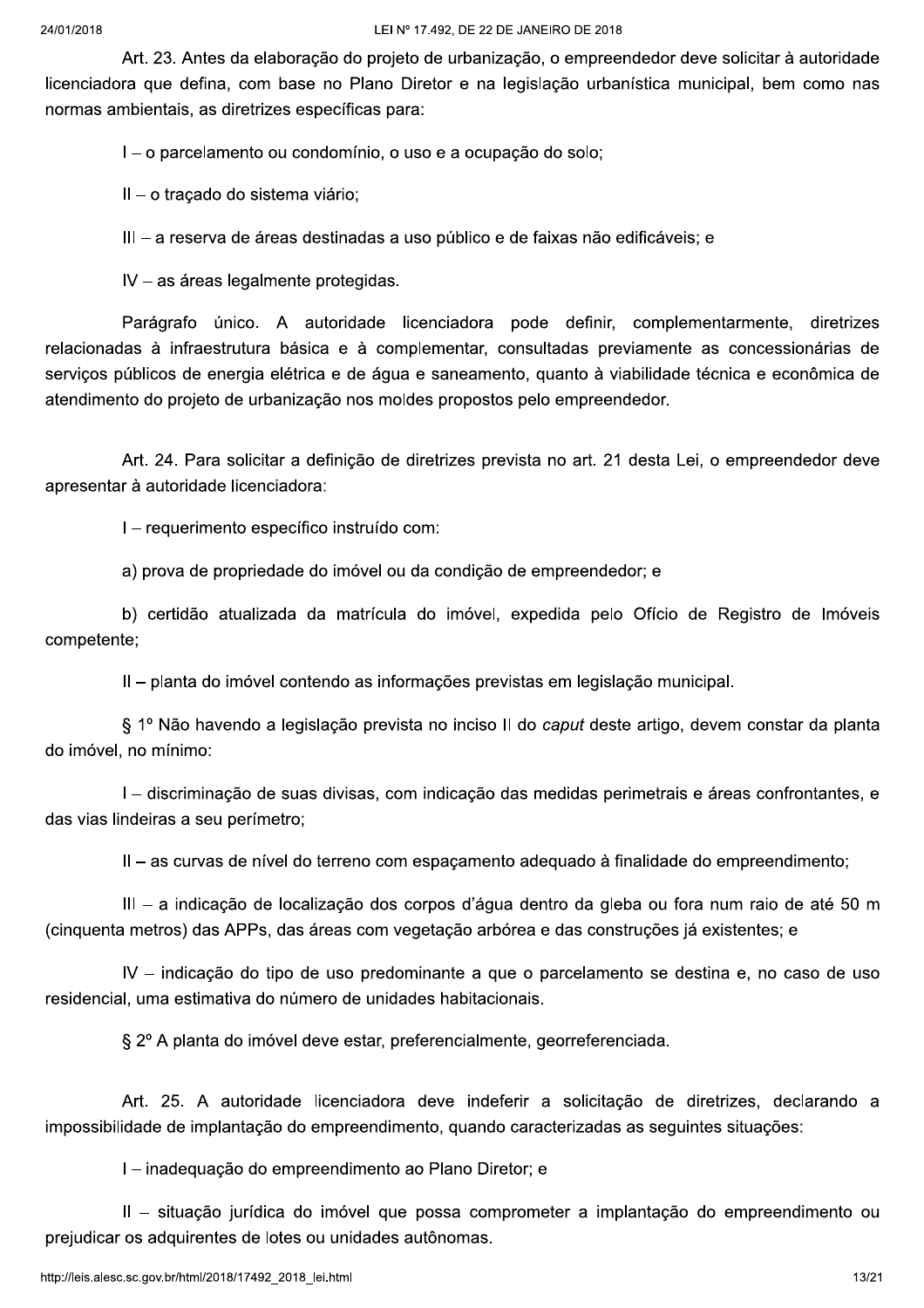Art. 26. Deferida a solicitação de diretrizes, a autoridade licenciadora deve formulá-las, indicando, no mínimo:

I – o tracado básico do sistema viário principal, com previsão das vias destinadas à circulação de veículos de transporte coletivo, no loteamento;

II - a localização das áreas destinadas a uso público no loteamento e, se houver, nos termos da lei municipal, no condomínio urbanístico;

III - a localização das áreas com restrição ao uso e ocupação em razão de legislação federal, estadual ou municipal;

IV - as faixas não edificáveis;

V - os usos admissíveis, com as respectivas localizações; e

VI - os requisitos ambientais a serem cumpridos.

Parágrafo único. As diretrizes expedidas vigoram pelo prazo fixado pela autoridade licenciadora, limitado ao mínimo de 2 (dois) e ao máximo de 4 (quatro) anos.

Art. 27. Os prazos para a análise da solicitação das diretrizes e sua formulação pela autoridade licenciadora devem ser definidos por lei municipal.

Parágrafo único. Inexistindo lei municipal, é fixado o prazo máximo de 60 (sessenta) dias para cada um dos atos previstos no caput deste artigo, contado, respectivamente, da data do protocolo do respectivo requerimento e do deferimento da solicitação de diretrizes pela autoridade licenciadora.

Art. 28. A fase de fixação de diretrizes é dispensada para parcelamentos de pequeno porte e de regularização de parcelamento consolidado.

# Seção II

## Do Conteúdo do Projeto

Art. 29. O projeto de parcelamento deve ser elaborado com base nas disposições desta Lei e nas diretrizes formuladas pela autoridade licenciadora, considerando:

I - a valorização do patrimônio natural e cultural;

II - a execução das obras necessárias em sequência que evite situações de risco; e

III – a reposição da camada superficial do solo nas áreas que forem terraplenadas, com plantio de vegetação apropriada, preferencialmente nativa.

Art. 30. O projeto de parcelamento deve incluir desenhos, memorial descritivo e cronograma físico de obras e servicos.

§ 1º Os desenhos devem conter, no mínimo:

I - no loteamento, a definição: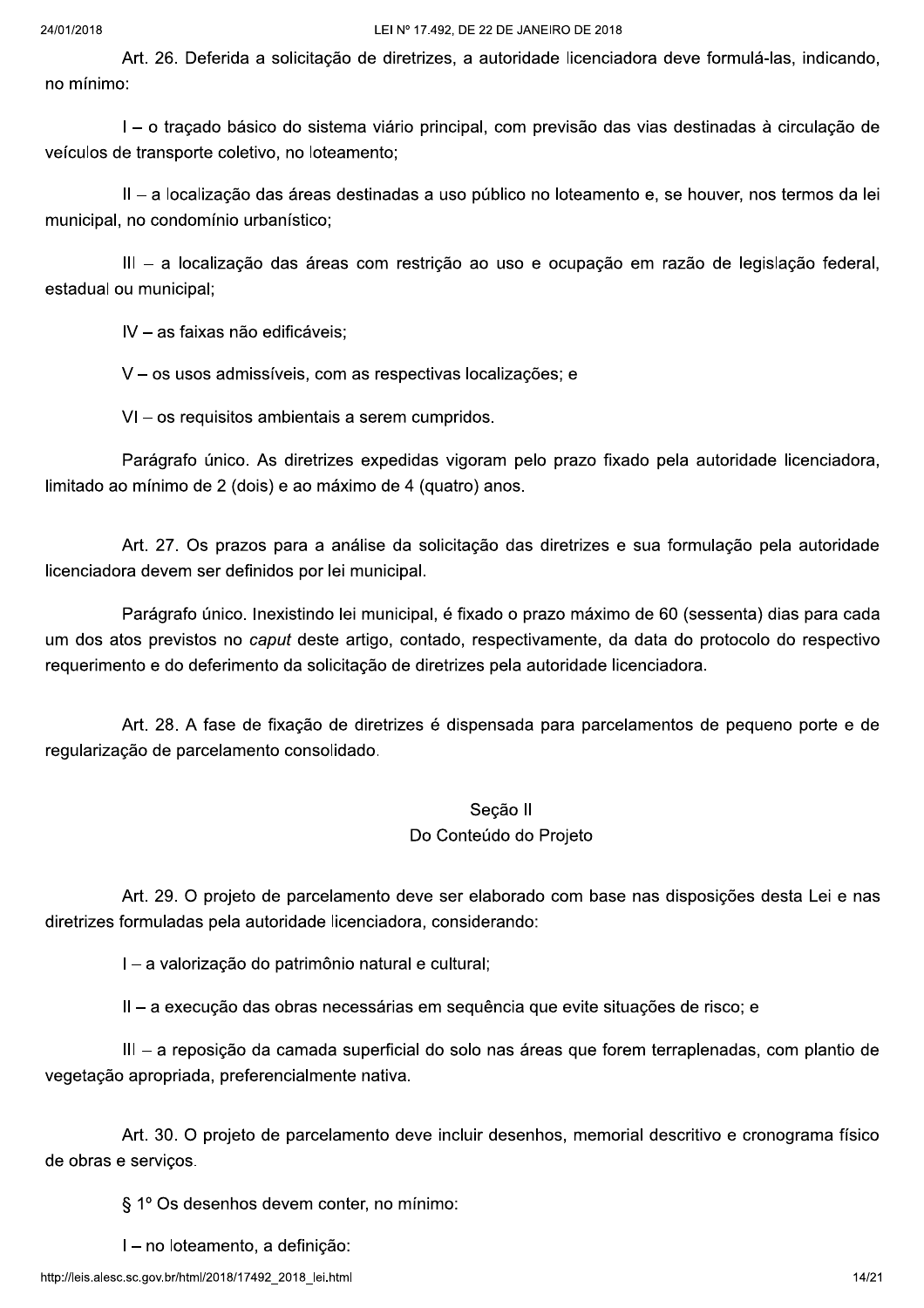a) do sistema viário com a respectiva hierarquia de vias;

b) da divisão em lotes e, se couber, em quadras, com as respectivas dimensões, área e numeração, bem como com a indicação dos usos previstos;

c) das áreas destinadas a uso público;

d) das faixas não edificáveis, APPs e outras áreas com vegetação a ser preservada ou recomposta;

 $\mathbf e$ 

e) da infraestrutura básica e complementar a ser instalada, contemplando o tracado das redes de saneamento e energia elétrica, nos moldes dos projetos aprovados pelas concessionárias de serviços públicos de áqua e saneamento básico e de energia elétrica;

II - no condomínio urbanístico, a definição:

a) do sistema viário interno, com a respectiva hierarquia de vias;

b) das unidades autônomas e, se couber, das quadras, com as respectivas dimensões, área e numeração, bem como dos usos previstos;

c) das áreas destinadas a uso comum dos condôminos e, nos termos da lei municipal, das áreas destinadas a uso público; e

d) das informações requeridas no inciso I deste parágrafo, alíneas "d" e "e";

III - no desmembramento, a divisão de lotes pretendida, com as respectivas dimensões, área e numeração, bem como a indicação dos usos previstos;

IV - no parcelamento integrado à edificação, as informações requeridas nos incisos I e II deste parágrafo, bem como:

a) a localização das edificações nos lotes ou unidades autônomas; e

b) os documentos necessários ao licenciamento das edificações, na forma da legislação municipal;

V - na regularização de parcelamento consolidado, a definição:

a) das vias lindeiras à gleba ou ao lote e os parcelamentos contíguos;

b) dos usos previstos e sua localização;

c) dos lotes ou unidades autônomas, com as respectivas dimensões, área e numeração;

d) das faixas não edificáveis, APPs e outras áreas com vegetação a ser preservada ou recomposta;

e) do sistema viário com a respectiva hierarquia de vias existentes;

f) das áreas destinadas ao uso público; e

g) da infraestrutura básica e complementar implantada e a implantada, se for o caso.

§ 2º Os desenhos devem estar, preferencialmente, georreferenciados.

§ 3° O memorial descritivo deve conter, no mínimo: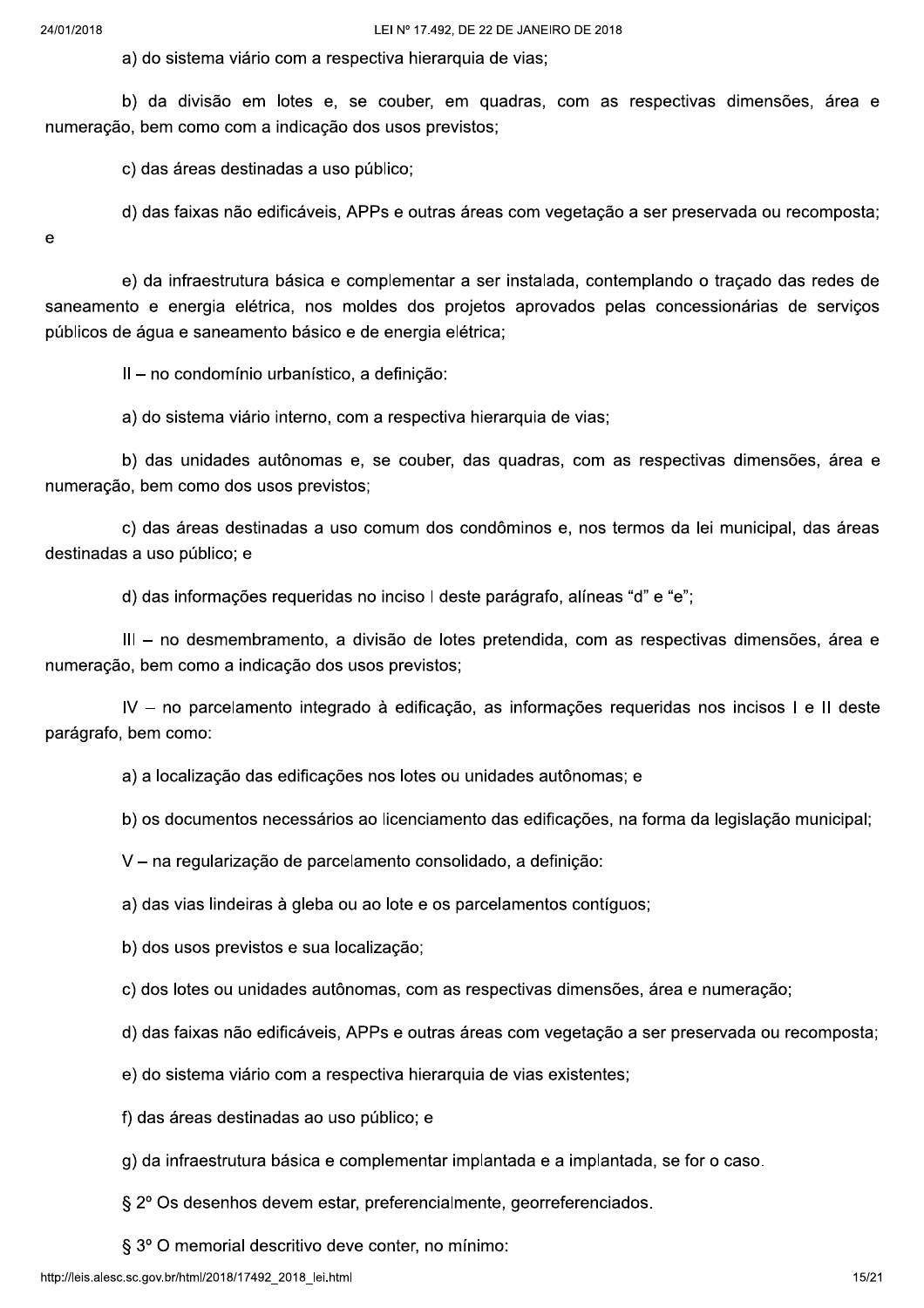I - a indicação da finalidade do parcelamento e dos usos previstos;

II - a descrição dos lotes ou unidades autônomas e das áreas destinadas a uso público ou a uso comum dos condôminos, com os elementos necessários à abertura das respectivas matrículas;

III - a indicação das áreas a serem transferidas ao domínio do Município; e

IV - a enumeração das obras e serviços previstos para o parcelamento, com a indicação de responsabilidade técnica.

§ 4º Além do previsto no § 3º deste artigo, o memorial descritivo de condomínio urbanístico deve conter as condições urbanísticas do empreendimento e as limitações que incidem sobre as unidades autônomas e suas edificações, bem como deve constar integralmente, na convenção de condomínio.

§ 5° O cronograma físico de obras e serviços deve conter, no mínimo:

I - a indicação de todas as obras e serviços a serem executados pelo empreendedor; e

II - o período e o prazo de execução de cada obra e serviço.

§ 6º Não é exigido cronograma físico de obras e servicos para parcelamento de pequeno porte, salvo disposição contrária prevista em lei municipal.

Art. 31. O projeto do empreendimento, adequado às diretrizes fixadas, deve ser apresentado à autoridade licenciadora, acompanhado:

I - da certidão atualizada da matrícula do imóvel;

II - dos contratos ou outros atos que comprovem a condição de empreendedor;

III - da anuência expressa da Secretaria do Patrimônio da União ou do órgão estadual competente, guando o empreendimento for realizado integral ou parcialmente em área, respectivamente, da União ou do Estado:

IV - da autorização do cônjuge do proprietário e do empreendedor, salvo no caso de o matrimônio ter sido contraído pelo regime de separação de bens e participação final nos aquestos;

V - da proposta de instrumento de garantia de execução das obras e dos serviços a cargo do empreendedor, que deve ser compatível com o valor estimado das obras e dos servicos;

VI – do Estudo de Impacto de Vizinhança (EIV), nos casos previstos em lei municipal; e

VII - do estudo ambiental competente, nos casos previstos em Lei.

§ 1º A autorização a que se refere o inciso IV do caput deste artigo não dispensa o futuro consentimento do declarante para os atos de alienação ou promessa de alienação de lotes ou unidades autônomas, ou de direitos a eles relativos, que venham a ser praticados por seu cônjuge.

§ 2º A proposta do instrumento de garantia de execução das obras a cargo do empreendedor pode ser representada por hipoteca de lotes ou de unidades autônomas do empreendimento, hipoteca de outros imóveis, fiança bancária ou pessoal, depósito ou caução de títulos da dívida pública ou qualquer outra espécie de garantia prevista em lei.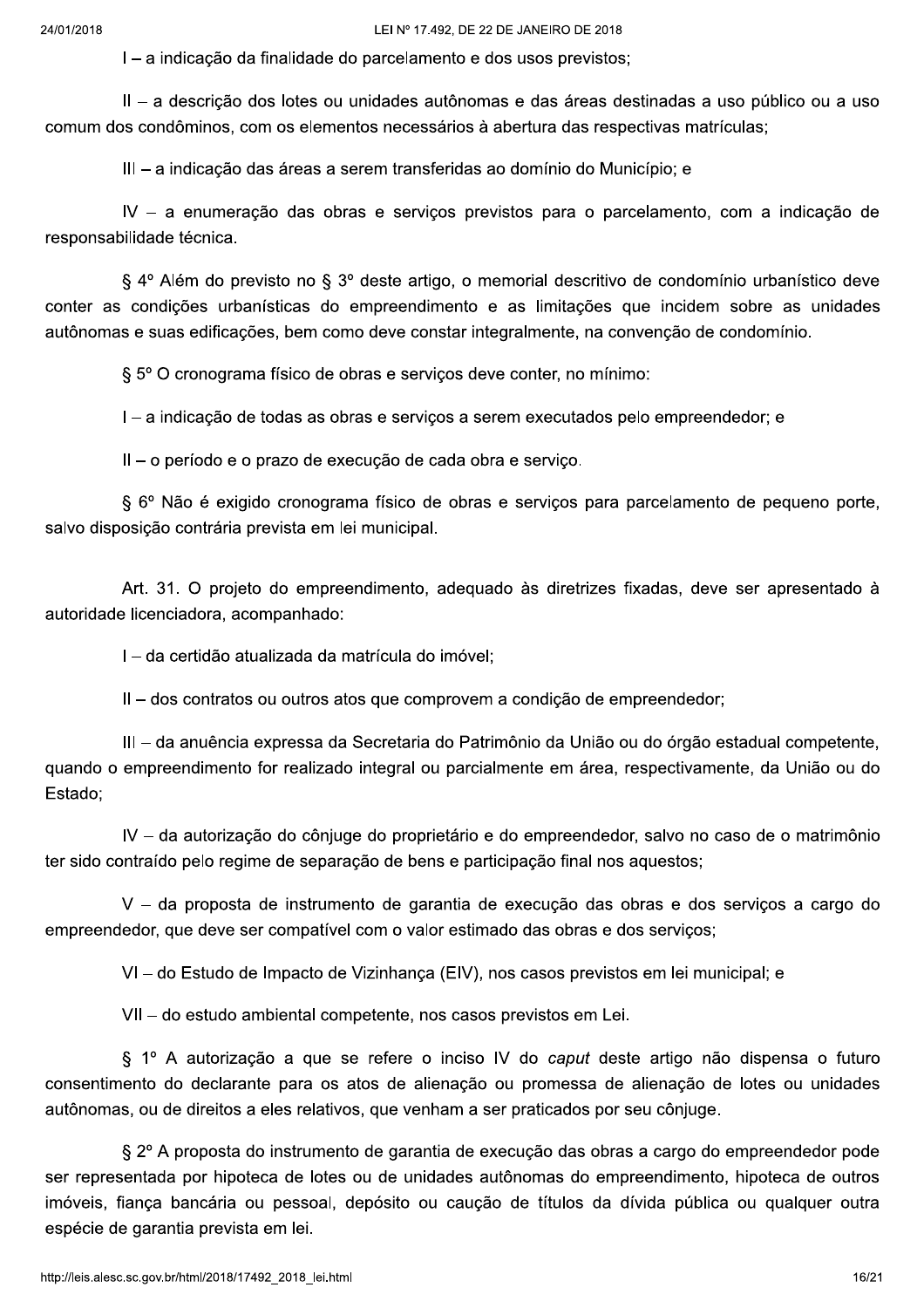§ 3° O instrumento de garantia hipotecária de lotes ou de unidades autônomas do empreendimento deve ser registrado na matrícula dos imóveis dados em garantia, sendo os respectivos registros considerados como um ato único para efeito das custas notariais e registrais.

§ 4º Desde que exista a concordância da autoridade licenciadora, a garantia pode ser reduzida na proporção da execução das obras e serviços.

Art. 32. Qualquer alteração na situação jurídica do imóvel em processo de licenciamento deve ser comunicada, imediatamente, à autoridade licenciadora e pode ensejar a revisão dos atos já efetivados.

Art. 33. No registro do parcelamento do solo urbano perante o Ofício de Registro de Imóveis ou da autoridade registradora deve ser exigida a Licença Ambiental de Instalação (LAI).

# Seção III Dos Requisitos e Procedimentos dos Condomínios Urbanísticos de Lotes

Art. 34. (Vetado)

Art. 35. É vedada a aprovação de condomínios urbanísticos de lotes nas áreas impedidas ao parcelamento do solo e urbanização previstas nesta Lei.

Art. 36. Os critérios de uso e ocupação do solo no interior dos condomínios urbanísticos de lotes deve obedecer às limitações estabelecidas na legislação municipal.

Parágrafo único. O empreendedor e/ou os condôminos podem estabelecer condições específicas de uso e ocupação do solo no interior do condomínio, desde que mais restritivas do que as legais, por meio de convenção do condomínio, contrato ou outra forma de acordo entre as partes.

Art. 37. São consideradas áreas e edificações de propriedade comum dos condôminos as vias de acesso aos lotes e às demais áreas de uso comum, as áreas de lazer e recreação, os muros e cercas externas, as guaritas, as obras implantadas e outras que forem de uso comum dos condôminos, constantes na convenção de condomínio e especificadas em planta e memorial descritivo.

Art. 38. Será garantido o ingresso de representantes de órgãos públicos e concessionárias de servicos públicos nos limites do condomínio, para a fiscalização e demais servicos necessários.

Parágrafo único. Os condomínios urbanísticos de lotes devem garantir o acesso das concessionárias de servicos públicos aos leitores de controle do abastecimento de água, esgotamento sanitário, energia elétrica e gás, dispostos de forma individualizada por unidade autônoma, salvo autorização específica das concessionárias que disponham em sentido contrário.

Art. 39. Junto ao acesso principal do condomínio, no limite com o sistema viário, deve ser destinado espaço para localização de medidores, coletores de correspondências e demais equipamentos de suporte condominial necessários.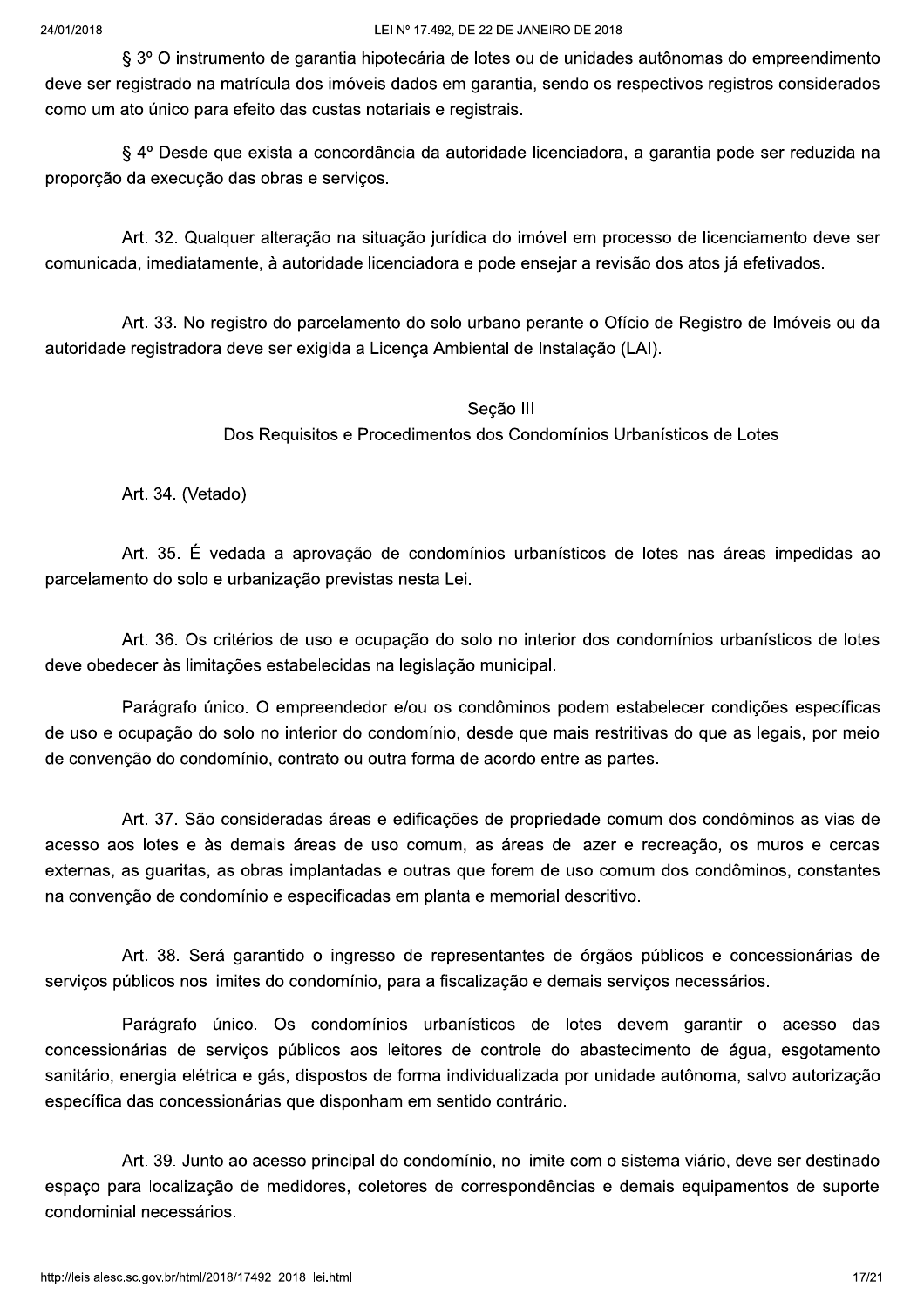#### Seção IV

### Dos Condomínios Empresariais

Art. 40. Os condomínios de unidades empresariais devem atender às diretrizes gerais estabelecidas nesta Lei e na legislação municipal específica, a serem cumpridas por todos os condôminos.

Art. 41. Pode ser autorizado o uso misto no condomínio urbanístico empresarial, desde que as atividades de comércio, logística, indústria e servicos que se pretenda implantar sejam compatíveis entre si, devendo ser observado ainda, o potencial de degradação ambiental do respectivo uso.

§ 1º É vedada a incompatibilidade de usos e atividades industriais em unidades autônomas contíguas dentro de um mesmo condomínio.

§ 2º Os condomínios empresariais destinados exclusivamente para fim industrial devem ser implantados atendendo a segmentos industriais compatíveis, para evitar a interferência ou prejuízo a outras atividades existentes e o conflito de vizinhança.

Art. 42. (Vetado)

Art. 43. (Vetado)

# **CAPÍTULO IV DA ENTREGA DAS OBRAS**

Art. 44. Lei municipal deve definir o prazo para que as obras do parcelamento executadas pelo empreendedor sejam vistoriadas e recebidas pelo Poder Público.

§ 1º Após vistoria e avaliação técnica, uma vez atendidas as exigências urbanísticas e ambientais estabelecidas para o empreendimento, a autoridade deve receber as obras realizadas e atestar a regularidade do parcelamento, mediante a emissão da licenca final.

§ 2º Nos Municípios cuja legislação for omissa, o prazo máximo para a emissão da licença final integrada pela autoridade licenciadora é de 90 (noventa) dias, contados a partir da data em que for protocolado o respectivo requerimento.

§ 3º A comunicação, pela autoridade licenciadora, da existência de vícios ou de irregularidades a serem sanadas ou corrigidas pelo empreendedor deve ser feita de uma única vez e interrompe a contagem do prazo estabelecido no § 2º deste artigo, que volta a contar, do início, a partir do momento em que, em face do atendimento das exigências devidas, for solicitada nova avaliação para emissão da licença final integrada.

§ 4º O decurso do prazo estabelecido no § 2º deste artigo, sem a emissão da licença final integrada ou sem a comunicação da existência de vícios ou de irregularidades pela autoridade licenciadora, se não justificável, implica a responsabilização administrativa, na forma da Lei.

§ 5º O decurso do prazo estabelecido no § 2º deste artigo, sem decisão acerca da emissão da licença final integrada ou sem a comunicação da existência de vícios ou de irregularidades pela autoridade licenciadora, não implica licenciamento tácito do empreendimento.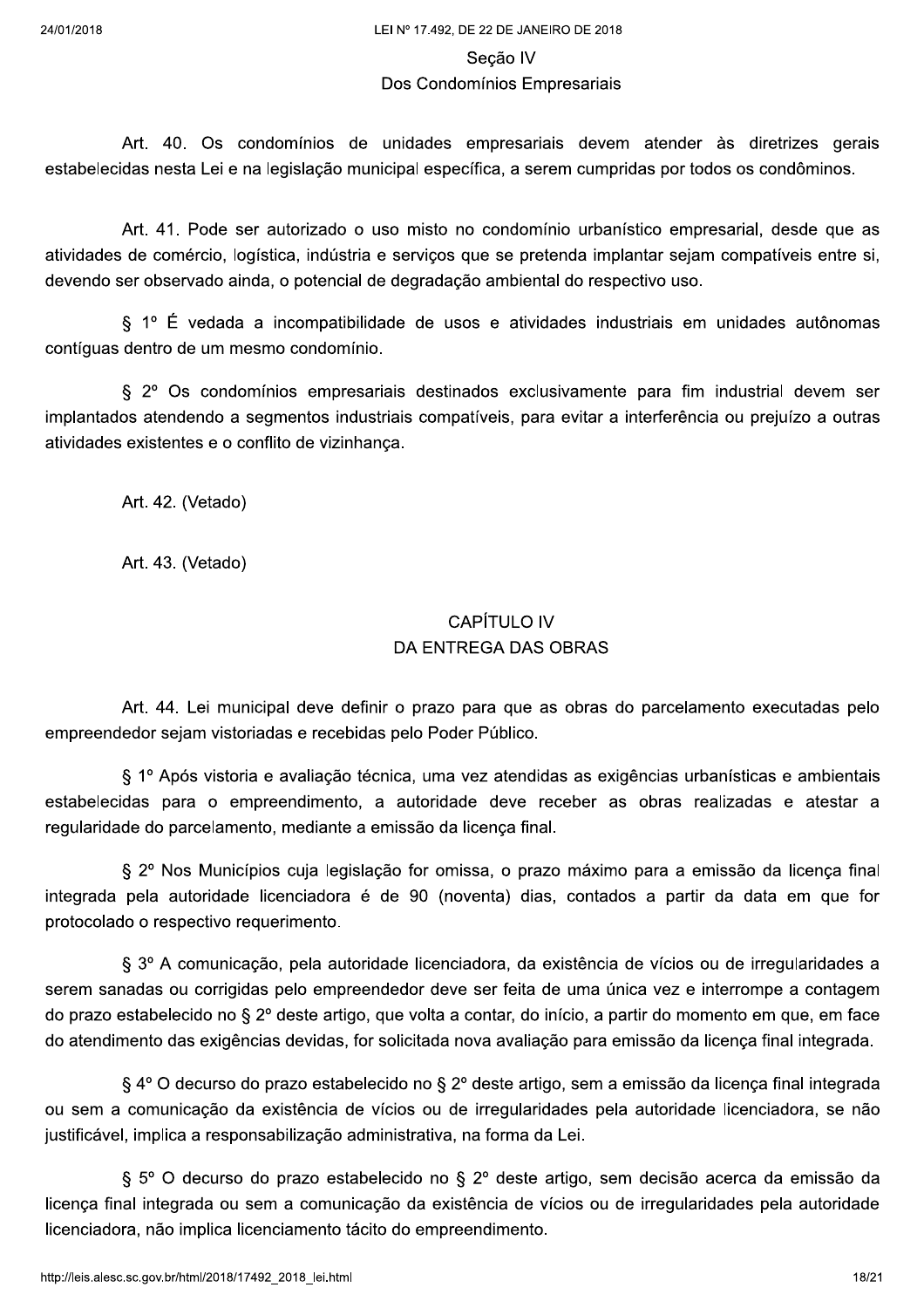Art. 45. É condição para a emissão da licença final integrada que os lotes ou as unidades autônomas do parcelamento e, se couber, as quadras, estejam devidamente demarcados, admitida tolerância de, no máximo, 5% (cinco por cento) em relação às medidas lineares previstas no projeto.

§ 1º Em havendo diferenças de medida, mesmo dentro do limite de tolerância, o empreendedor deve providenciar a devida retificação no Registro de Imóveis, sem prejuízo de eventuais conseguências contratuais.

§ 2º Caso a diferenca de medida seja superior ao limite de tolerância, a retificação dependerá de anuência da autoridade licenciadora.

Art. 46. (Vetado)

Art. 47. Desde a data de aquisição, o adquirente de lote ou unidade autônoma pode apresentar projeto de construção à autoridade municipal competente, mediante apresentação do contrato de compra e/ou autorização específica do proprietário para edificação, e autorizado pelo órgão público pode iniciar as obras, mediante o sequinte:

I - nos condomínios a expedição do Alvará de Habite-se ou de ato administrativo equivalente, após a emissão, pelo Município, de declaração ou certificado de conclusão das obras de uso comum do condomínio; ou

II - nos loteamentos, a expedição do Alvará de Habite-se ou de ato administrativo equivalente será autorizada pelo Município a partir da comprovação da conclusão das etapas ou fases previstas no projeto, devendo conter, no mínimo, as sequintes obras:

a) rede de água potável;

b) rede de energia elétrica e iluminação pública;

c) rede de coleta de áquas pluviais; e

d) vias com trafegabilidade garantida, mesmo sem a conclusão da pavimentação.

### **TÍTULO IV**

# **DISPOSICÕES COMPLEMENTARES E FINAIS**

Art. 48. O uso e a ocupação de imóvel situado fora do perímetro urbano, com finalidade diversa da exploração agrícola, pecuária, agroindustrial, extrativista ou mineral, mesmo que não implique parcelamento do solo, requer licença urbanística expedida pelo Poder Público municipal, e, após a sua conclusão, o Alvará de Habite-se, sem prejuízo de outras licencas legalmente exigidas, cabendo aos Municípios disciplinar as exigências de forma equivalente às aplicadas nos perímetros urbanos ou de forma diferenciada.

Art. 49. Os condomínios civis implantados anteriormente à entrada em vigor desta Lei, cujos moradores sejam proprietários de frações ideais do terreno, mas exerçam posses localizadas, podem, por decisão de 2/3 (dois terços) dos proprietários das frações, transformá-las em condomínios urbanísticos, observadas as condições para regularização fundiária de interesse específico previstas nesta Lei e as devidas compensações ambientais.